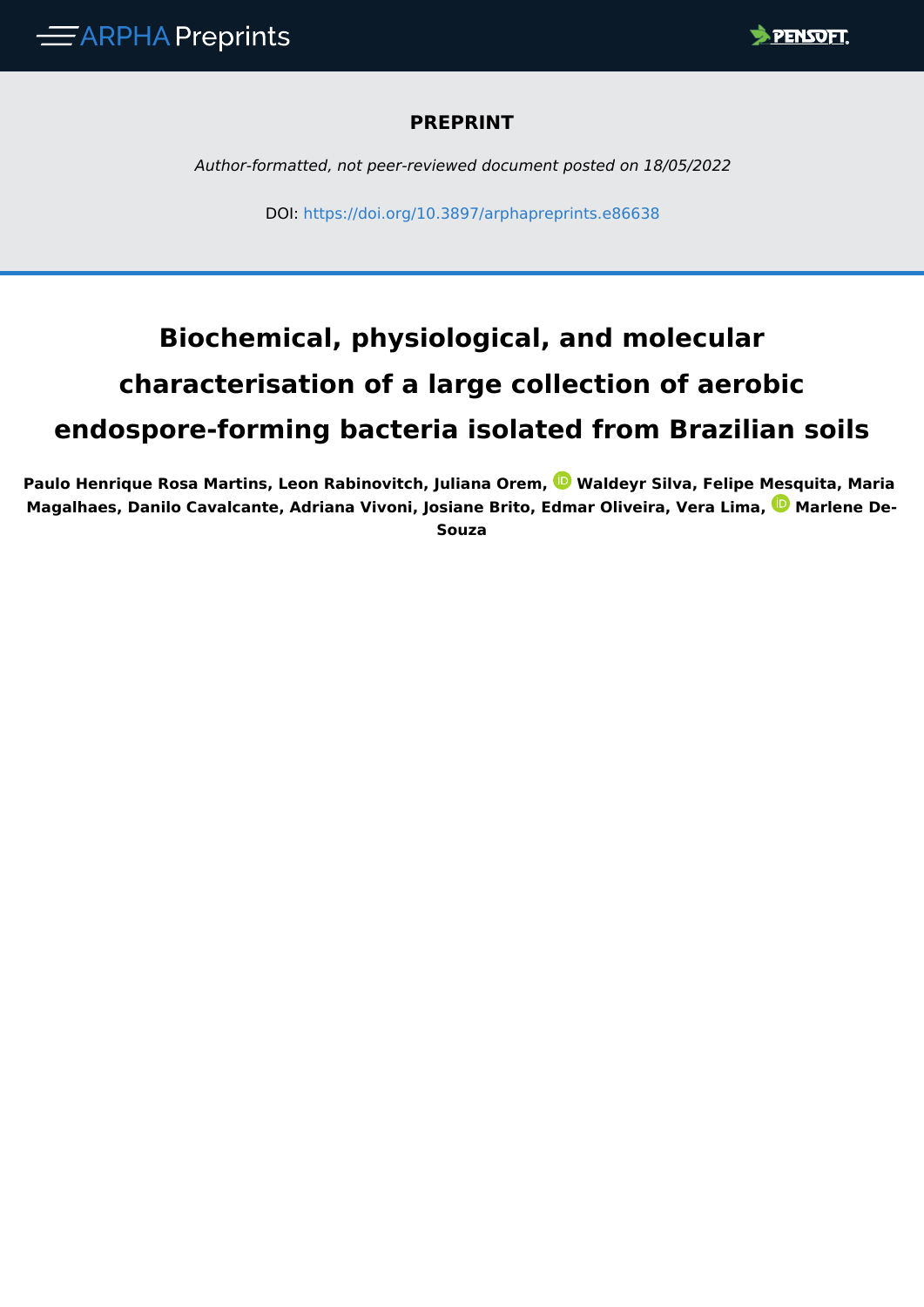**Manuscript #39153\_Resubmissão2022** Neotropical Biology and Conservatio

## 1 **Biochemical, physiological, and molecular characterisation of a large collection**  2 **of aerobic endospore-forming bacteria isolated from Brazilian soils**

- 3
- 4 Paulo Henrique Rosa Martins<sup>1</sup>, ph.biomedicina@gmail.com;
- 5 Leon Rabinovitch<sup>2</sup>, leon@ioc.fiocruz.br;
- 6 Juliana Capela de Orem<sup>1</sup>, jucorem@gmail.com;
- 7 Waldeyr Mendes C. Silva<sup>3</sup>, waldeyr.mendes@ifg.edu.br;
- 8 Felipe de Araujo Mesquita<sup>1</sup>, felipedearaujomesquita@gmail.com;
- 9 Maria Ines Andre de Magalhães<sup>1</sup>, miamagalhaes@gmail.com;
- 10 Danilo de Andrade Cavalcante<sup>1</sup>, danilo.ac9@gmail.com;
- 11 Adriana Marcos Vivoni<sup>2</sup>, avivoni@ioc.fiocruz.br;
- 12 Edmar Justo de Oliveira2, edsea@hotmail.com.br;
- 13 Vera Cristina Pessoa de Lima<sup>2</sup>, vera@ioc.fiocruz.br;
- 14 Josiane Teixeira Brito<sup>2</sup>, josidebrito@hotmail.com;
- 15 and Marlene Teixeira De-Souza<sup>1\*</sup>, marlts@unb.br.
- 16
- 17 1Department of Cellular Biology, Institute of Biological Sciences, University of Brasília,
- 18 DF, Brazil.
- 19 <sup>2</sup> Laboratório de Fisiologia Bacteriana, Instituto Oswaldo Cruz, Fundação Oswaldo
- 20 Cruz, Rio de Janeiro, RJ, Brazil
- $21$  <sup>3</sup> Federal Institute of Goias, Formosa, Brazil
- 22 23
- 24 \*Corresponding author
- 25 Address: Universidade de Brasília; IB/Departamento de Biologia Celular;
- 26 Campus Universitário Darcy Ribeiro; 70.910-900 Brasília DF, Brazil.
- 27 Telephone: +55 61 3107-3044
- 28 e-mail: marlts@unb.br
- 29 https://orcid.org/0000-0003-1538-2657
- 30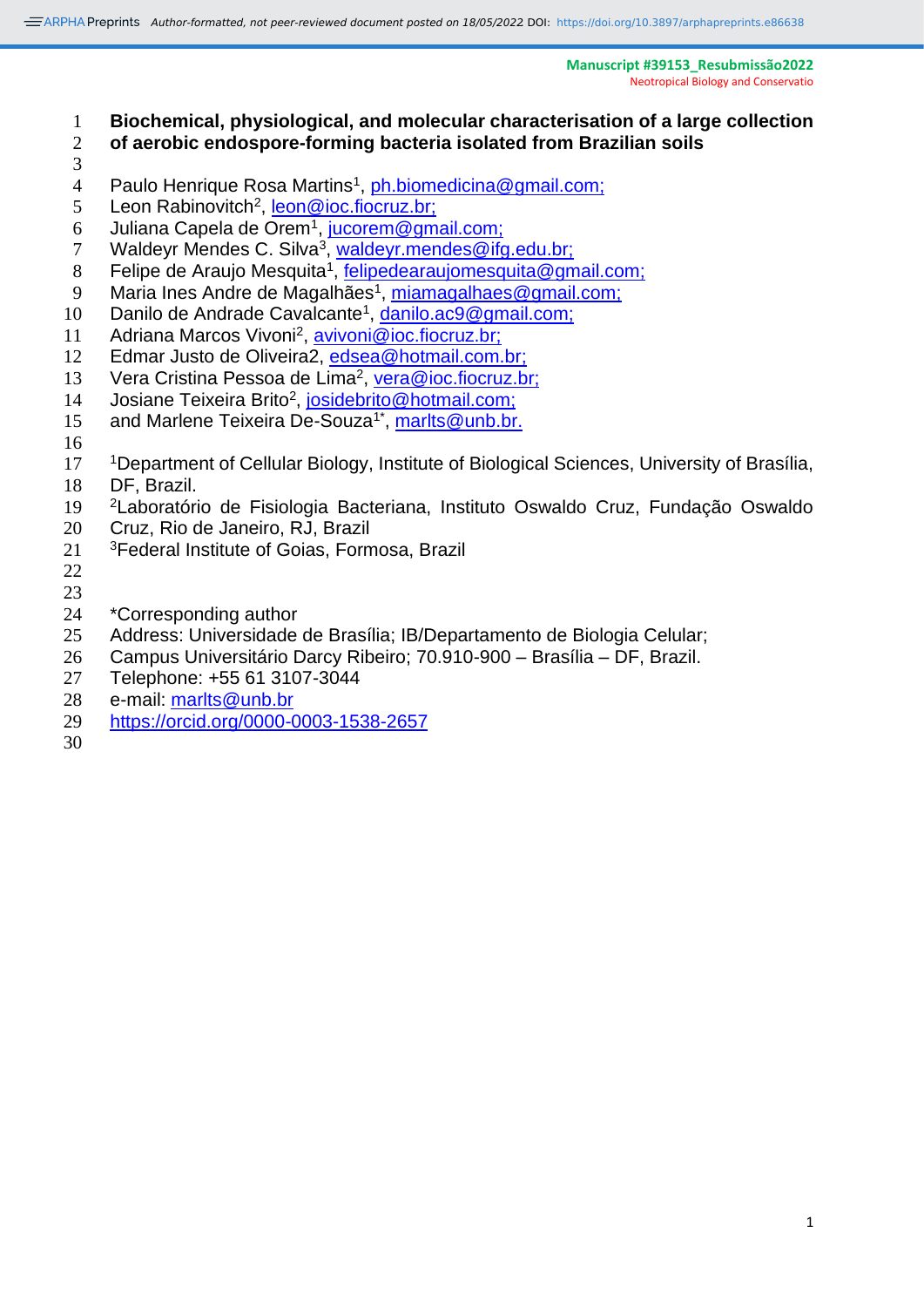**Manuscript #39153\_Resubmissão2022** Neotropical Biology and Conservatio

#### **Abstract**

 The aerobic endospore-forming bacteria (AEFB) comprise species of *Bacillus* and related genera, allocated in the phylum *Firmicutes*. Although *Bacillus* spp. are among the first bacteria to be characterised, the wide diversity renders appropriate categorisation and generalisations challenging tasks. To determine genetic diversity, analyses at the molecular level are the most accurate. However, gene expression, morphological, biochemical, and physiological aspects must also be considered. The metabolism of bacteria is adapted to their natural environment or host. Thus, metabolic outlines can be used for identifying AEFB, form the basis of the formal description of bacterial taxa, and are strongly recommended for taxonomic purposes. This work addressed the biochemical and physiological profiles of 312 environmental AEFB— designated as SDF (*Solo do Distrito Federal*)—by performing 30 tests. Out of it, 246 were classified by 16S rRNA gene sequences. We summarised the phenotypic test relationships among selected SDF strains using a Pearson correlation-based clustering represented in heatmaps. In practice, biochemical and physiological profiles are often less discriminatory than molecular data and may be unstable because of the loss of traits. Though these test reactions are not universally positive or negative within species, they may define biotypes and be efficient strain markers, enhancing the accuracy of unknown sample identification. It can be also helpful in selecting the best represent the phenotypes of samples. Along with the other phenotypic and genotypic data, the present results will be of great importance for the robust classification of the SDF strains within the scope of the polyphasic approach. 

 **Keywords:** *Bacillales*; *Bacillaceae*; endosporulation; *Firmicutes*; bacterial identification; bacterial metabolism; phenotyping; taxonomy.

 

**Running head:** Soil aerobic endospore-formers phenotypic and molecular profiles

- 
- 
-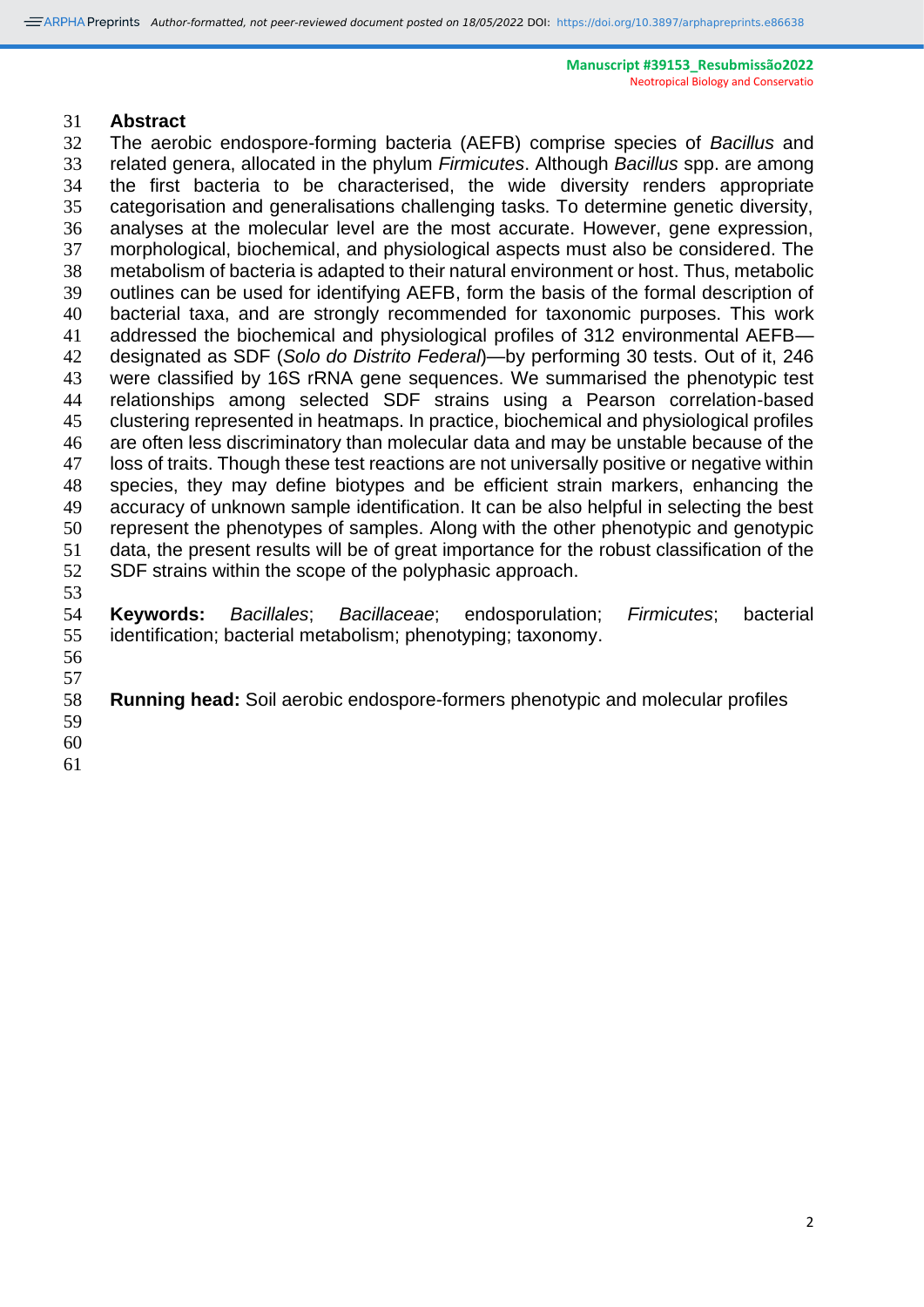### **Introduction**

 Aerobic endospore-forming bacteria (AEFB) encompass species from genus *Bacillus* and related genera and produce dormant and highly resistant cells called spores (Fritze 2004; Logan and Halket 2011; Setlow 2014; Driks and Eichenberger 2016). Spores can germinate within seconds when external conditions become favourable (Moir and Cooper 2014). Strains of AEFB are widely distributed in nature, and soil is recognised as the main reservoir (Fritze 2004; Logan et al. 2009; Mandic- Mulec and Prosser 2011; De Vos 2011). AEFB harbour species of significant importance in health, environment, and biotechnology (Fritze 2004; Logan et al. 2009; Ehling-Schulz and Messelhäusser 2013; Alina et al. 2015).

 AEFB exhibit high levels of genetic, biochemical, and physiological diversity and appreciable resistance to adverse environmental (De Vos et al. 2009; Logan et al. 2009; Logan and Halket 2011; Galperin 2013; Setlow 2014; Driks and Eichenberger 2016). The high heterogeneity in the phenotypic and genotypic characteristics has been hampering the taxonomy of these species (Ash 1991; Fritze 2004; Logan et al. 2009; Galperin 2013). 

 The first identification and classification schemes of AEFB were based on the morphology of the colonies, vegetative cells, sporangia, spores, Gram-staining response, besides biochemical, physiological, and chemotaxonomic properties (Logan et al. 2009). Today's polyphasic taxonomy distinguishes and classifies strains based on these classical phenotypic data, supplemented with genotypic and other phenotypic results obtained at the molecular level (Colwell 1970; Fritze 2004; Prakash et al. 2007; Logan et al. 2009; Das et al. 2014). Combining classical and molecular data, notably 16S rRNA gene sequencing, has revolutionised our understanding of domain Bacteria (Bochner 2009) and led to a rapid increase in the number of descriptions of novel AEFB taxa, especially at genus and species levels (Fritze 2004; Logan et al. 2009; Maughan and Van der Auwera 2011).

 AEFB are allocated in the phylum *Firmicutes*, within the class *Bacilli*, order *Bacillales*, where seven families harbour aerobic spore-forming genera: *Bacillaceae*, Alicyclo*bacillaceae*, *Paenibacillaceae*, *Planococcaceae*, *Pasteuriaceae*, *Sporolactobacillaceae*, and *Thermoactinomycetaceae* (De Vos et al. 2009; Logan and Halket 2011; Galperin 2013; Parte 2018).

98 Phylogenetic studies based on the 16S rRNA gene sequences suggest clusters of closed related AEFB species, designated groups (Ash et al. 1991; Stackebrandt and Swiderski 2002; Fritze 2004; De Vos et al. 2009; Logan 2009; Alina 2015). The early rRNA groups 1 to 5 of *Bacillus* species proposed by Ash et al. in 1991 were expanded to house alkaliphilic and alkalitolerant species, while other groups of species, such as those allocated in genera *Paenibacillus* (group 3, *Brevibacillus* (group 4), and other distinct taxa have been reclassified (Stackebrandt and Swiderski 2002).

 Within genus *Bacillus*, members of *B. cereus* group or *sensu lato* (*sl*) and *B. subtilis* complex are composed of highly related members (>99% similarity), restricting species delimitation when considering only the 16S rRNA gene analyses. Differently from the other *Bacillus* groups described above that harbour high genome identity, *B. megaterium* and *B. aryabhattai* share 99.7% of identity in the 16S rRNA gene sequences. Nevertheless, the genomes are less than 70% identical (Shivaji et al.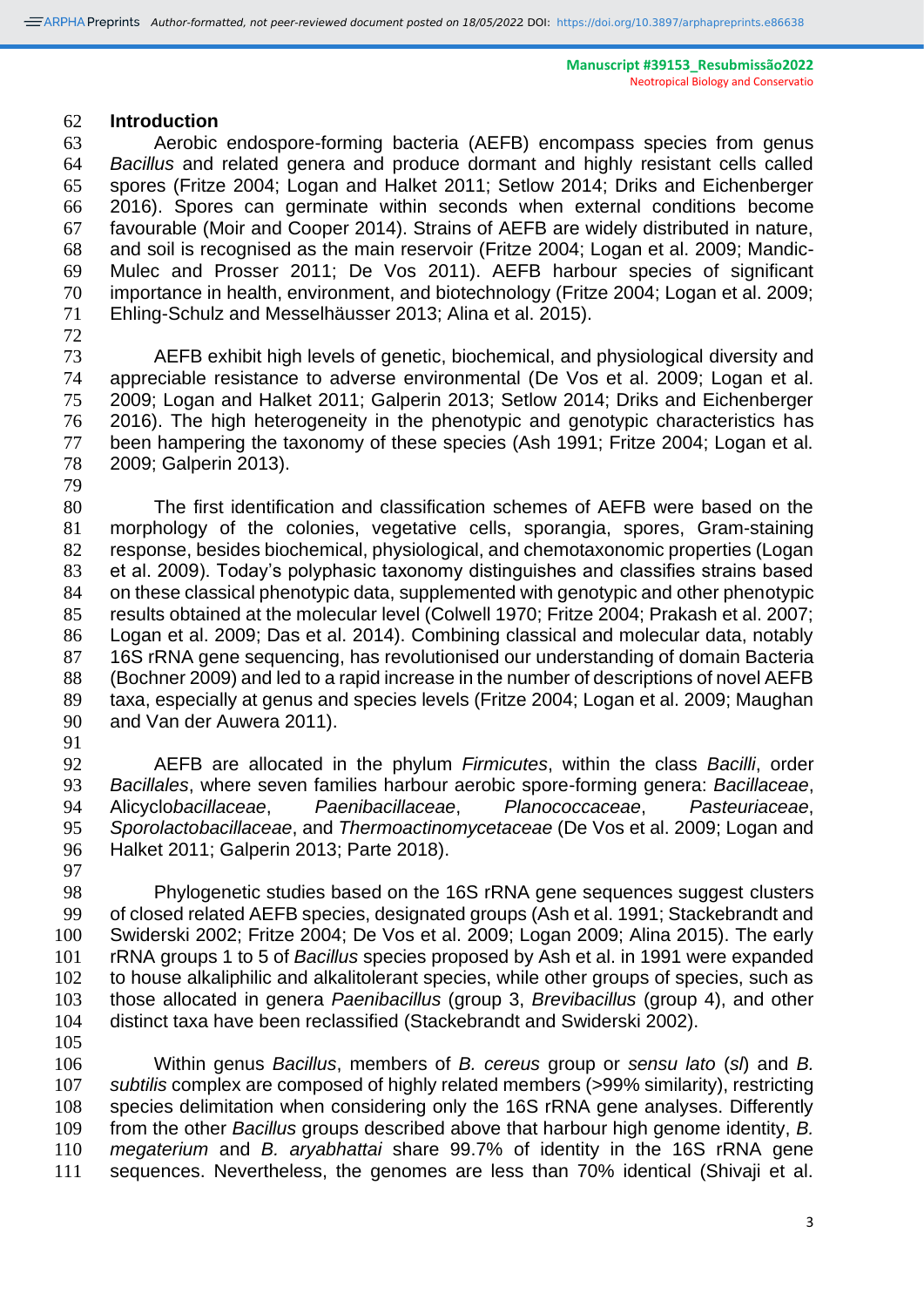2009). Therefore, the distinction of these two strains using only this technique is also challenging.

 Since observable features from growth conditions and enzymatic reactions are related to the genome expression, the resulting profiles allow detecting phenotypic patterns for the species evaluated. Thus, investigating these intrinsic metabolic activities are still essential for the identification and classification of new AEFB isolates. These assays are highly recommended in the characterization of AEFB strains (Logan et. al 2009).

 To help understand AEFB diversity and explore their biotechnological potential, we isolated 312 strains from soil samples collected at random areas of the Federal District, Midwest region of Brazil (Cavalcante et al. 2019; Orem et al. 2019; Martins et al. 2020). These strains, designated SDF0001-SDF0312 (*Solo do Distrito Federal* or SDF) are deposited at the *Coleção de Bactérias Aeróbias Formadoras de Endósporos* (AEFB Collection—AEFBC), hosted at the University of Brasilia. For taxonomic purposes, the SDF strains are being analysed by a polyphasic strategy.

 In the present work, 30 biochemical and physiological tests were performed to investigate substrates utilisation and transformation, in addition to the growth conditions capabilities of 312 SDF strains. Among them, 246 were classified by 16S rRNA sequences. A Pearson correlation based on a clustering method (Gu et al. 2016) was used to construct heatmaps to summarise the relationships of selected SDF strains to these phenotypic tests.

### **Methods**

 **Bacterial strains.** The 312 SDF strains evaluated in this study were isolated as described in Cavalcante et al. (2019) and Orem et al. (2019). The reference strains used as positive and negative controls for the physiological and biochemical tests (Table 1) are deposited at *Coleção de Culturas do Gênero Bacillus e Gêneros Correlatos* (CCGB), of the Instituto Oswaldo Cruz (LFB-Fiocruz-RJ, Brazil).

 **Ethics statement.** Specific permissions required to collect bacterial strains used in this study were endorsed by the Federal Brazilian Authority (CNPq; Authorization of Access and Sample of Genetic Patrimony nº 010439/2015-3). Sampling did not involve

endangered or protected species.

 **Biochemical and physiological assays.** Strains were grown in nutrient agar (33 °C, 24 h) under atmospheric aerobic conditions. Cells from a single colony were transferred to a tube containing nutrient broth and incubated at 33 °C, under constant stirring (200 rpm), for about 16 h. The 30 biochemical and physiological tests (Table 1) were performed according to Bergey's Manual of Systematic Bacteriology (Smith et al. 1952; Gordon et al. 1973; Claus and Berkeley 1986; Oliveira and Rabinovitch 1998; De Vos et al. 2009; Rabinovitch and Oliveira 2015). All tests were performed in duplicate in two independent experiments. **Taxonomic assignments of SDF strains.** DNA preparation, PCR amplification, sequencing, and sequence analyses were performed as described in Orem et al.

(2019). Briefly, the nearly full length of both strands of 16S rRNA genes was amplified

using total DNA and primers 27F (5' AGA GTT TGA TCM TGG CTC AG 3') and 1492R

(5' GGY TAC CTT GTT ACG ACT T 3'). PCR products were bi-directionally sequenced

employing the Sanger method. These sequences were filtered for Q≥20 in Phred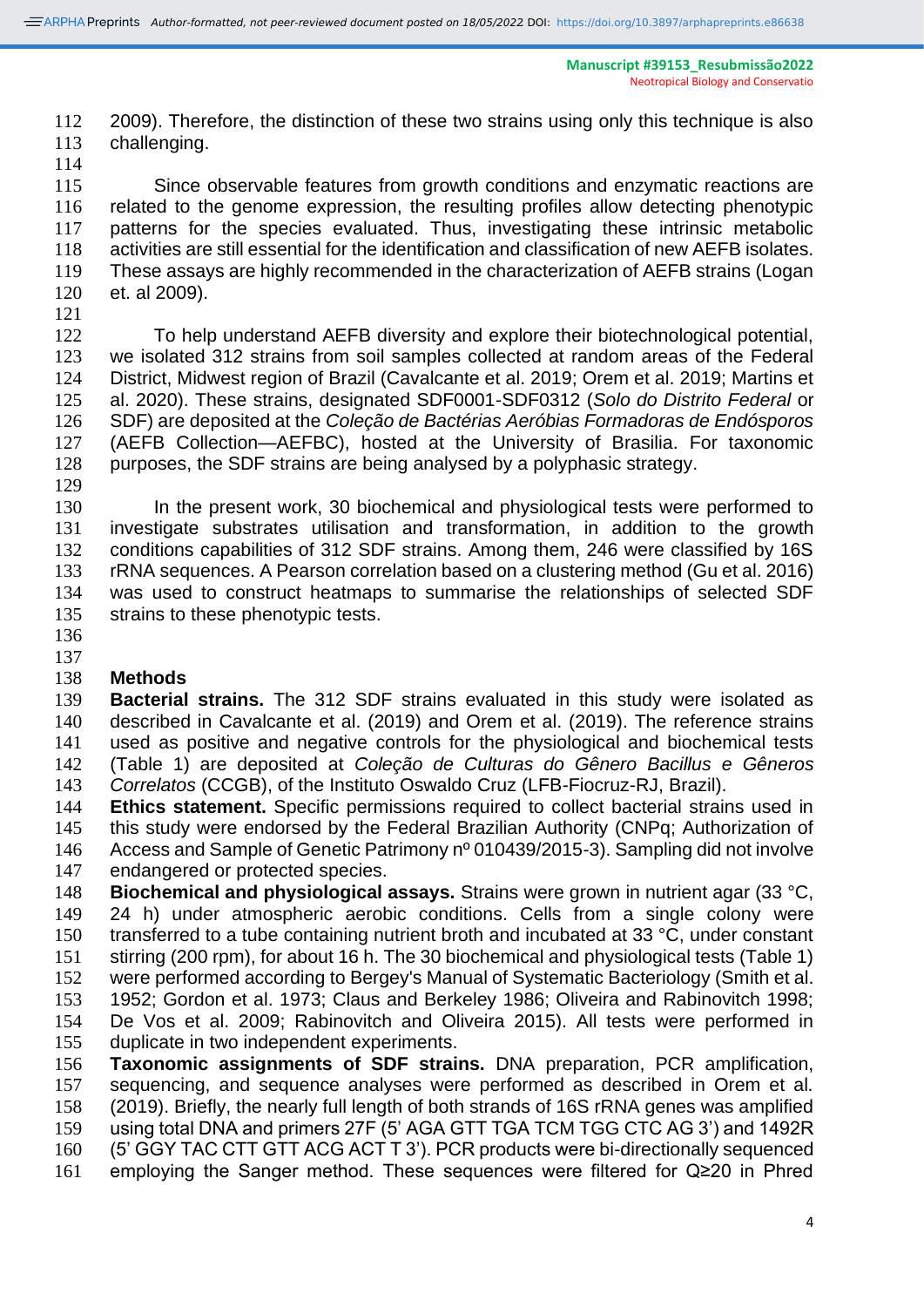scores and taxonomically assigned using BLAST and Classifier as described in Orem et al. (2019).

**Heatmaps.** The biochemical and physiological assays results were arranged in

heatmaps (Gu et al. 2016) to enhance the potential of visually revealing patterns and

correlations among them. We took the dichotomous values 0 (for Negative) and 1 (for

Positive) as binary variables representing the association among the species' and its

biochemical and physiological assay results. Using Pearson's correlation, the species

- were clustered taking similar biochemical and physiological results (Hummel et al.
- 170 2017). R scripts are available at https://github.com/waldeyr/bafes\_figures.
- 

# **Results and discussion**

 Due to metabolism importance for identification and classification of AEFB new isolates (Fritze 2002; Logan et al. 2009), we applied 30 biochemical and physiological tests (Table 1) to 312 AEFB strains isolated from Brazilian soils, designated SDF strains (Cavalcante et al. 2019; Orem et al. 2019; Martins et al. 2020). The profiles obtained from enzymatic reactions and growth conditions are described in Table S1, available in the online Supplementary Material. It is important to state that, all the 312 SDF strains studied are aerobic or facultative anaerobic endospore-formers, and Gram-positive or Gram-variable cells (Cavalcante et al. 2019; Orem et al. 2019; Martins et al. 2020). The latter characteristics are common to taxa found in the order *Bacillales* (Fritze 2004; De Vos et al. 2009; Logan et al. 2009; Galperin 2013), where these environmental AEFB strains are allocated.

 Of these 312 SDF strains, the taxonomic assignments of 246 were addressed using the standard tool of taxonomists for bacterial identification, classification, and phylogenetic relatedness, the 16S rRNA gene sequences (Tringe and Hugenholtz 2008; De Vos et al. 2009; Hakorvita et al. 2016), as described in Orem et al. (2019). The lowest and highest inter-species pairwise 16S rRNA gene sequence similarities spanned from 90% to 100 % (Table S1). Considering the similarity thresholds for genera 96%, and ≥97% for species (Stackebrandt and Goebel 1994), the classification obtained segregated 238 SDF strains into 6 genera, being 4 part of family *Bacillaceae* and 2 of *Paenibacillaceae* (Fig. 1A). Among the SDF strains described in the present work, *Bacillus* spp., belonging to the family *Bacillaceae,* are the most prevalent (207 strains; 84.14%), followed by species of genera *Paenibacillus* (14; 5.69%; family *Paenibacillaceae*), *Lysinibacillus* (7; 2.84%; *Bacillaceae*), *Brevibacillus* (6; 2.43%; *Paenibacillaceae*), *Terribacillus* (1; 0.40%; *Bacillaceae*), and *Rummeliibacillus* (1; 0.40%; *Bacillaceae*). These findings are not surprising since the selective procedure we used to isolate SDF strains intended to favour non-fastidious AEFB species, excluding strict anaerobic endospore-forming and Gram-negative cells (Cavalcante et al. 2019; Orem et al. 2019; Martins et al. 2020). 

 Included in the 224 SDF strains classified at the species level (Table S1), members of *B. pumilus* subgroup were predominant (83 strains; 37.05%), followed by *B. cereus* group species (48; 21.42%), *B. megaterium* group (35; 15.62%), other members of *B. subtilis* complex (12; 5.35%); *B. simplex* (7; 3.12%); *B.* c*lausii* (3; 1.33%); *B. subterraneus* (2; 0.89%); besides 1 (0.44%) of each: *B. australimaris*; *B. arbutinovorans; B. circulans; B. kochii*; *B. luciferensis*; *B. oleronius*; *B. siamensis*, and *B. senegalensis*. Outside genus *Bacillus*, other species belonging to family *Bacillaceae* were *Lysinibacillus* sphaericus (3; 1.33%); *L. xylanilyticus* (2; 0.89%); *L. fusiformis* (2;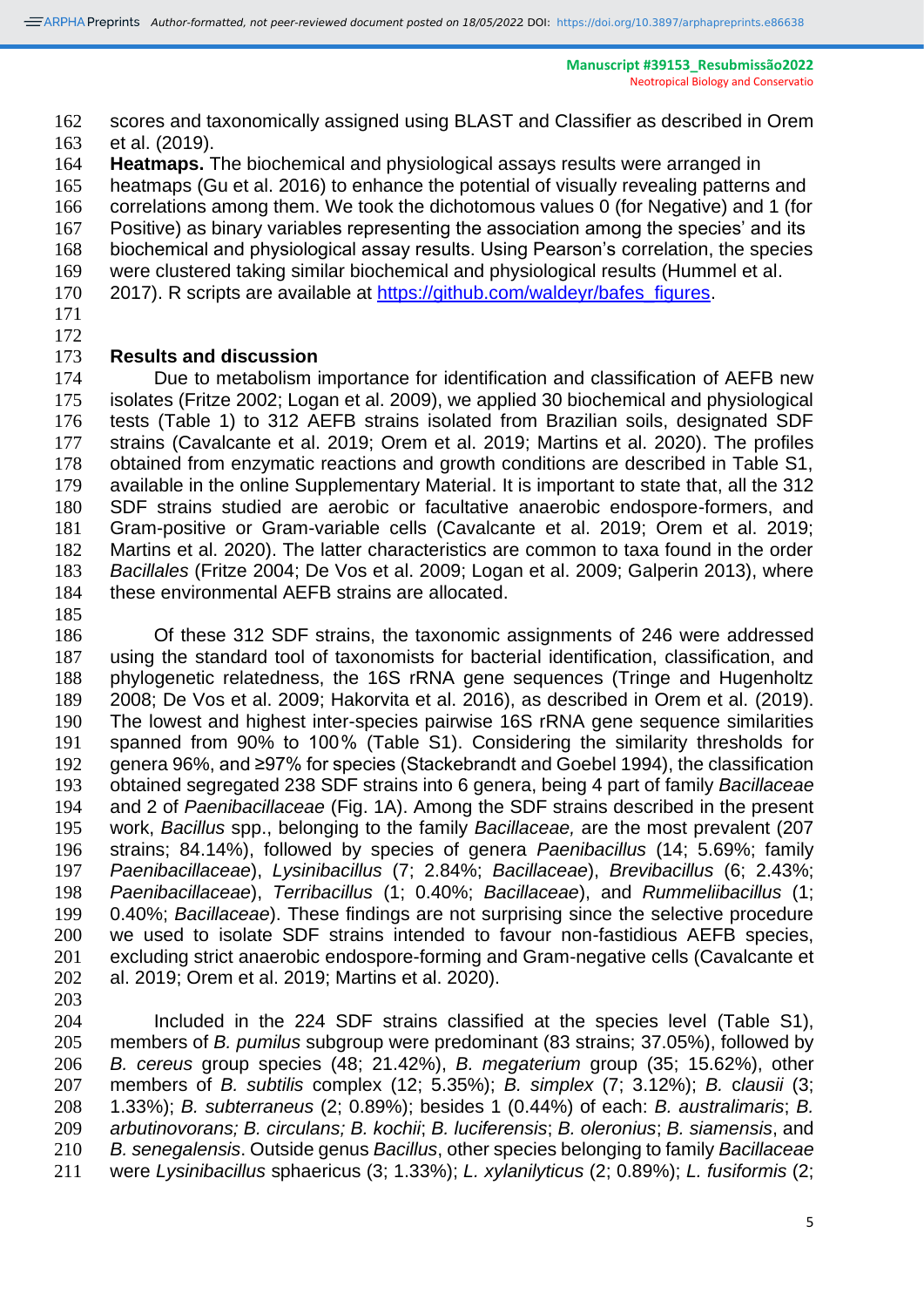0.89%), and *Terribacillus goriensis* (1; 0.44%). *Paenibacillus* spp. (12 strains; 5.35%), and *Brevibacillus* spp. (5 strains; 2.23%) allocated in the family *Paenibacillaceae* complete the list of SDF strains classified at the species level (see below). The diversity 215 of the SDF strains is represented in Fig. 1B.

- It is mentionable that members of *B. cereus sl* and *B. subtilis* subgroups are composed of very related members (>99% similarity), restricting species delimitation when considering only the 16S rRNA gene analyses. Conversely, *B. megaterium* and *B. aryabhattai* share 99.7% of identity in the 16S rRNA gene sequences, even though 221 the genomes are less than 70% identical (Shivaji et al. 2009). Therefore, the distinction 222 of these two species using only this technique is also challenging.
- 

 Thus, our taxonomic assignments based on 16S rRNA gene sequences are a preliminary inference of genera or species. Accordingly, when 16S rRNA gene profiling 226 placed these strains within these AEFB taxa, a sample analysed can belong to two or even more species alternatives within the same affiliation cluster. In these instances, this approach can find groups of bacteria, nevertheless cannot assign it accurately to a species according to its low discrimination ability. Since 10 SDF strains exhibited similarity rates spanning 90-95% (Table S1), the 16S rRNA gene-sequencing tool 231 failed to classify these environmental strains even at the genus level. While this genetic marker was insufficient to set up genus or species, low gene-sequence similarity might suggest that novel species could have been isolated (Tindal et al. 2010). Nevertheless, the description of the new taxa is beyond the scope of this article.

 *Bacillus* is the genus type of order *Bacillales*, and *Bacillus* spp. have been isolated from a wide range of environments (Tamames et al. 2010; Mandic-Mulec and Prosser 2011; Alina et al. 2015; Orem et al. 2019; Cavalcante 2019; Salgado et al. 2020). Soils, along with freshwaters, are one of the least restrictive for these species. It is worthy to note that certain species found in soils are inactive in these environments. It could be the case for some SDF strains isolated from Brazilian soils. The method of isolation based on heat shock allowed the dormant spores to germinate and grow in vitro. 

 *B. cereus* and *B. anthracis* are human pathogens causing food-borne illness and anthrax, respectively (Arnesen et al. 2008; Ehling-Schulz and Messelhäusser 2013). On the other hand, the metabolic breadth of *Bacillus* spp. has been explored by the 247 industry for producing a vast range of antibiotics; plant growth promotion molecules; hydrolyses; toxins against plants, fungus, insect, and nematode, in addition to other bioproducts (de Maagd et al. 2003; Berkeley et al. 2008; Logan et al. 2009; Galperin 2013; Alina 2015). Therefore, despite the danger of few members, most species are beneficial.

 Genus *Bacillus* stays the largest AEFB taxon, accommodating 614 species, as registered at the List of Prokaryotic Names with Standing in Nomenclature (LPSN: https://www.bacterio.net/*Bacillus*.html; accessed on 01 February 2022). Taxonomy within genus *Bacillus* is hampered by high heterogeneity at phenotypic and genotypic levels (Ash 1991; Fritze 2004; Logan and De Vos 2009; Logan et al. 2009). Further, these divergencies restrict the distinction between *Bacillus* spp. and those allocated in other genera inside *Bacillaceae*.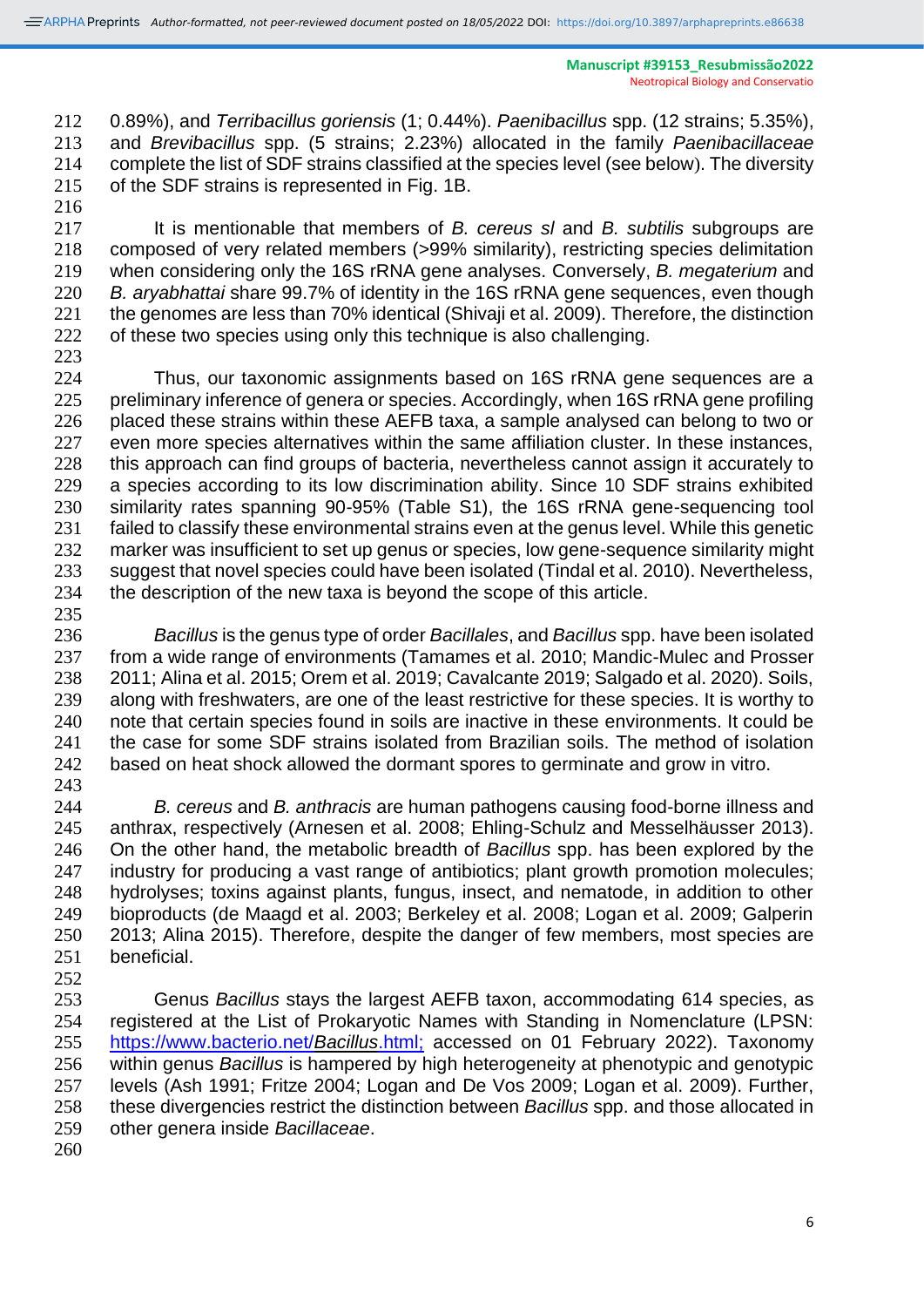Typically, *Bacillus* spp. are considered aerobic, although at least 20 species are facultatively anaerobic (Logan and De Vos 2009). Furthermore, nitrate reduction is frequently observed in this genus. Members of *Bacillus* can be rods or cocci, motile or non-motile, organotrophic or lithotrophic (Fritze 2004; Logan and De Vos 2009; Logan et al. 2009). Cell size, varying from 0.4 to 1.8 μm in diameter and from 0.9 to 10.0 μm in length, can also be used to differentiate *Bacillus* spp. (Logan and De Vos 2009). Phylogenetically, most recognised species are arranged into subclusters or rRNA groups.

 Due to the significant relevance in economy and health issues, the *B. cereus* group and *B. subtilis* complex have been received considerable attention (Fritze 2004; Maughan and Van der Auwera 2011). The *B. cereus* group hosts *B. cereus sensu stricto* (or *ss* or *B. cereus*), *B. anthracis*, *B. thuringiensis*, *B. mycoides*, *B. pseudomycoides*, *B. weihenstephanensis*, *B. toyonensis*, and *B. cytotoxicus* (Fritze 2004; Maughan and Van der Auwera 2011; Ehling-Schulz and Messelhäusser 2013). Organisms placed in this group belong to 16S rRNA/DNA group 1. Cells are typically wider than 1 μm, Gram-positive, and endospores are oval to cylindrical paracentral or subterminally localised in unswelling sporangia.

 Traditionally, these bacteria have been differentiated based on phenotypic characteristics, especially pathogenic potential. Nonetheless, this group is a highly homogeneous subdivision inside genus *Bacillus* (Helgason et al. 2000; Chen and Tsen 2002). Furthermore, they are hardly distinguishable with standard biochemical and chemotaxonomic methods or phylogenetically relevant target genes (Bavykin et al. 2004; Arnesen et al. 2008). However, specific biochemical and physiological characteristics of the *B. cereus sl* are advantageous to differentiate these taxa from 287 the other aerobic endospore-forming species.

 Out of 224 SDF strains classified at the species level (Table S1), 48 (21.42%) were members of the *B. cereus* group. Using a Pearson correlation-based clustering method (Gu et al., 2016), we constructed a heatmap (Fig. 2) to summarise the relationships of these 48 environmental strains to the 30 biochemical and physiological tests performed (Table 1). Each column shows the metabolic pattern (bottom side) of individual SDF strain (rows at the right side), classified based on 16S rRNA sequences. The green and the red colours represent positive and negative responses, respectively. Fig. 2 shows an assembling of these essays based on the prevalence of 297 the positive responses. It is doable to distinguish which strains respond similarly to the tests when they are in the same clade. For example, those strains in distant clades respond differently. It is also possible to discern which SDF strains respond similarly to each test, as well as discriminate them by correlating rows and columns. The clusters from the upper-side dendrogram (Fig. 2) stands for the similarity of the 30 tests responses. The left-most contains 17 columns, while the right-most contains 13, where the majority of these SDF strains responded positively and negatively, respectively. 

 Although many AEFB may not respond positively to the catalase test, most species rod-shaped, either Gram-positive or Gram-positive only in the initial stages of growth, are catalase-positive, especially members of the genus *Bacillus* (Logan and De Vos, 2009a). However, in most cases, respiratory metabolism occurs at low 0<sup>2</sup> levels. Here, all the 48 SDF members of the *B. cereus* group responded positively to 310 this enzyme linked to respiration in the presence of atmospheric  $0<sub>2</sub>$  (Fig. 2). This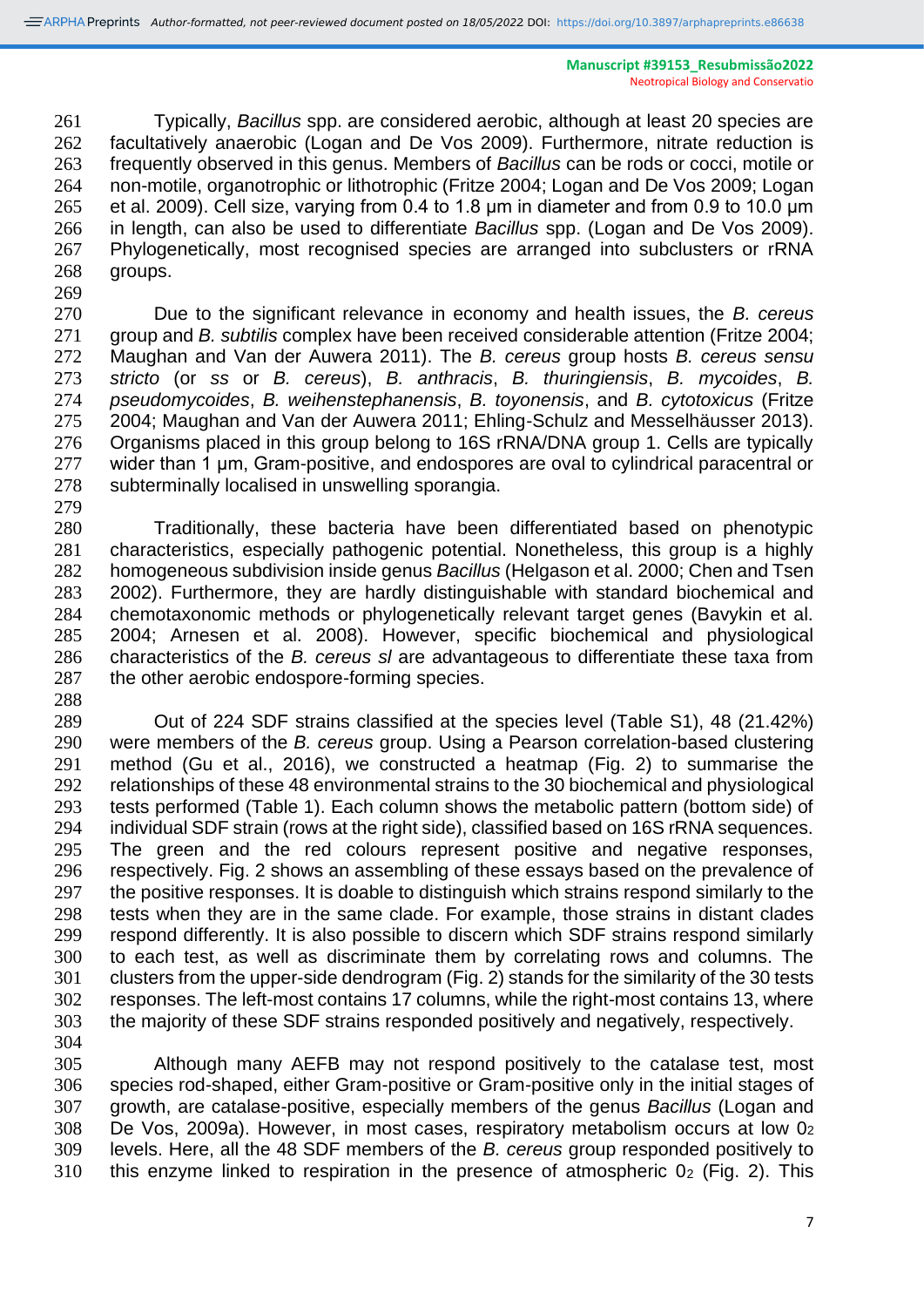positivity seems to be a characteristic of this group of sporulating procaryotes. As assessed in this work, it is worth noting that *B. cereus* ss can grow under certain anaerobiosis conditions (Logan and De Vos, 2009a). 

 The cytochrome C oxidase is especially useful to discriminate Gram-negative pathogens Vibrio spp. (oxidase positive) from the oxidase-negative enteric bacteria (Vila et al. 1992). This enzyme catalyses the oxidation of cytochrome C while reducing oxygen to form water. The oxidation test in vitro employs colourless artificial acceptors like dimethyl or tetramethyl p-phenylenediamine resulting in purple colour when positive. This essay also distinguishes *Neisseria* and *Moraxella* (both oxidase positive) from *Acinetobacter* spp. (oxidase negative) (Henriksen 1976; Powell and Marcon 2012).

 From the 48 SDF strains allocated in the *B. cereus* group, 25 (52.08%) were oxidase-positive. Logan and De Vos (2009) point out this variability for this genus and related genera, demonstrating apparent inactivity of this enzyme, or even that the traditional method failed to detect the oxidase activity in almost half of these samples. 

 Anaerobiosis assays, performed in tubes containing aldehyde-reduced agar medium inoculated with a needle, revealed growth a few centimetres below the interface of the culture medium with atmospheric air to 24 (50%) of the SDF strains belonging to the *B. cereus sl*. This effect present in-depth denotes anaerobic growth, a property conserved among AEFB.

 Some Bacillus species do not appear to utilise carbohydrates whatsoever (Logan and De Vos 2009). Yet the acid production profiles from monosaccharides and disaccharides are of great value in the characterisation and identification of these species. Most SDF strains allocated into *B. cereus* group used D-glucose, L-arabinose, D-xylose, and other fermentable carbohydrates as sole sources of carbon and energy (Table S1; Fig. 2). Probably they have the genetic information to conduct the pathway of Embden-Meyerhof-Parnas, coupled with the Krebs cycle, verified by acid production (Logan and De Vos 2009a).

 Regarding glucose consumption, five SDF strains, one classified as *B. thuringiensis* (SDF0225), and four as *B.cereus ss* (SDF0124; SDF0229; SDF0237, and SDF248), responded negatively to the use of this monosaccharide, which is rare among rods AEFB, as they usually assimilate and degrade D-glucose. Though the formation of acid from D-mannitol is frequently negative for members of the *B. cereus sl* and positive for strains of other groups (Fritze 2002), three SDF strains classified as *B. cereus* ss (SDF0219; SDF0124, and SDF0022) and *B. anthracis* SDF0199 were able to ferment this sugar (Fig. 2). Interestingly, these strains were gathered in the uppermost and downmost rows of the strains' list (right side). Indeed, clustering heat maps can group samples based on the similarity of their phenotypic patterns, thus identifying atypical responses (Zhao et al. 2014). 

 The Voges-Proskauer test presented some species such as two *B. thuringiensis*  strains (SDF0161 and SDF0178); three *B. anthracis* (SDF181; SDF0186, and SDF0199), besides seven *B. cereus* ss (SDF0155; SDF0159; SDF0182; SDF0184; SDF0239; SDF0270, and SDF0272) responding negatively to the acetyl-methylcarbinol production assay, which allows us to suspect that these strains may not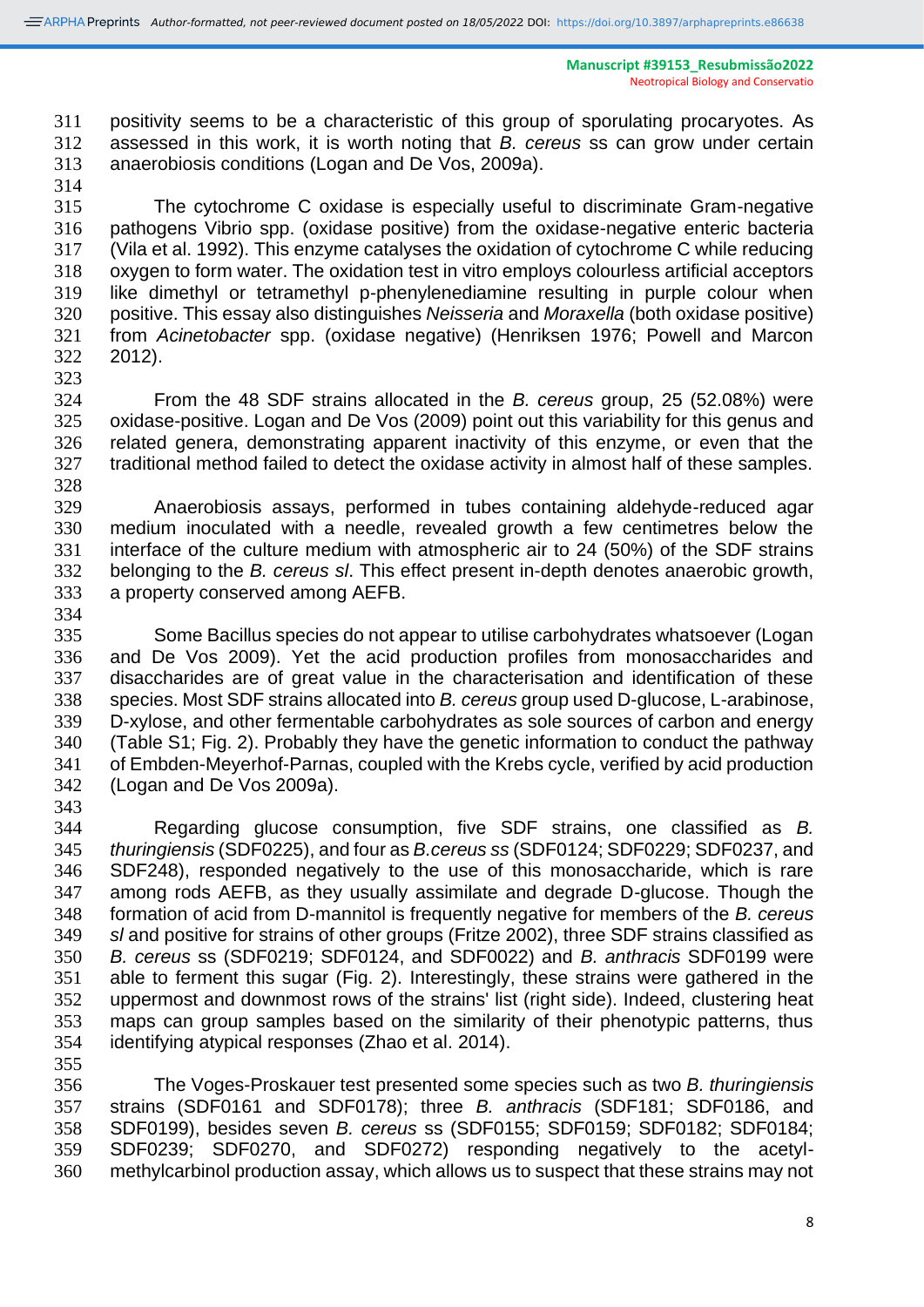produce enzymes that decarboxylate lactic acid from the glycolytic pathway, or do not have an enzyme capable of bonding two molecules originating from the production of acetate ions.

 Oliveira and Rabinovitch (1998) established a standardised protocol for detection of gelatin hydrolysis by *Lysinibacillus sphaericus*—former *B. sphaericus* (Seldin et al. 1984; Ash et al. 1994)—showing that 93.3% of strains belonging to this species hydrolyses this incomplete protein after four days of incubation. Here bulk 48 SDF strains accommodated in the B. cereus group could use gelatin. Providing the relatively high number of strains submitted to this type of biochemical test, we considered a very valid verification.

 The development in the presence of lysozyme is another characteristic of the *B. cereus* group and hardly occur in the other species of other groups (Fritze 2002). However, *B. cereus* SDF0124 and *B. thuringiensis* SDF085 did not grow in this condition, indicating that the cell wall of these two strains can be hydrolysed by this enzyme. 

 The production of haemolysin, as well as cell morphology in a few strains of *B. cereus sl*, are also phenotypes with relevance for taxonomic studies (Fritze 2002; Fritze 2004; De Vos and Logan 2009; Logan et al. 2009). *B. cereus* ss, in general, mobile, is heavily haemolytic, but does not produce rhizoid growth pattern, a characteristic that can be used to differentiate from colonies of B. mycoides strains (Fritze 2002). Most *B. anthracis* strains are neither mobile nor haemolytic (Fritze 2004; Maughan and Van der Auwera 2011). However, non-mobile *B. cereus* strains, as well as hemolytic *B. anthracis*, may hinder the differentiation between these two species. In addition, the latter species can be differentiated by parasporal crystal formation typically described to *B. thuringiensis* (Fritze 2002).

 Out of 48 strains, SDF allocated in the *B. cereus* group, three samples classified as *B. cereus* (SDF0159, SDF0237, and SDF0270); one *B. anthracis* SDF0181, and three *B. thuringiensis* (SDF0161; SDF0085, and SDF0030) presented no haemolysin activity. It is of great significance to mention that *B. thuringiensis* SDF0030 produces a typical parasporal crystal (Cavalcante et al. 2014), a classical feature distinguishing *B. thuringiensis* strains from *B. cereus* ss. (Dagmar 2014). Conversely, three strains classified as *B. anthracis* (SDF0199, SDF089, and SDF0186) were positive for haemolysin activity. The main phenotypical properties that are frequently used to distinguish *B. cereus*, *B. thuringiensis*, and *B. anthracis* are related to the presence or absence of large plasmids, where the replicons are localized (Maughan and Van der Auwera 2011). Future investigation on the extrachromosomal profiles of these SDF strains will help to understand the evolutionary relatedness of these species.

 *B. subtilis* ss, the genus *Bacillus* type-species, is prominent in microbial history, and play a distinct role as a model for Gram-positive bacteria and in the understanding of stress-resistance of bacterial spores (Fritze 2004; Maughan and Van der Auwera 2011; Galperin 2013; Driks and Eichenberger 2016). Besides being recognised as a model, this species, along with other highly related accommodated in the *B. subtilis* complex, is extensively employed in industry and agriculture (Fan et al. 2017).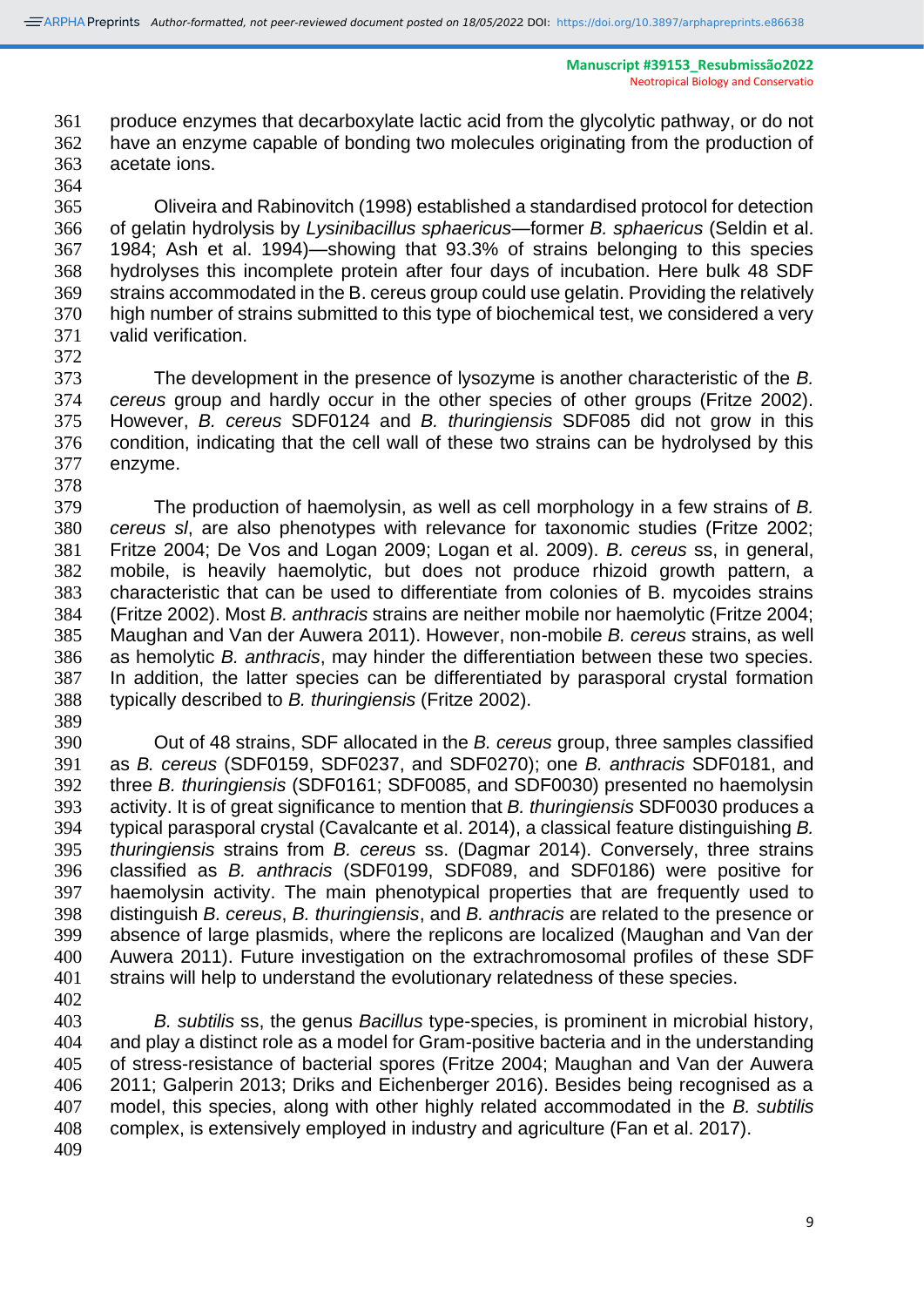*B. subtilis* strains are aerobics, although some strict anaerobic growth may be observed in complex media with glucose or (less effectively) nitrate (Logan and De Vos 2009a). This organism is catalase-positive, oxidase variable, and can reduce nitrate to nitrite. The motile rod-cells of 0.7–0.8 x 2.0–3.0 μm are Gram-positive and can be frequently observed singly, in pairs, and, occasionally, in chains. This species forms ellipsoidal to cylindrical endospores at the central, paracentral, or subterminal position in unswollen sporangia.

 Although optimal growth ranges from 28-30 °C, *B. subtilis* can tolerate temperatures from 5–20 °C and 45–55 °C (Logan and De Vos 2009a). Growth can 420 occur from pH 5.5 to 8.5, with no limits recorded. The vegetative cells have a significant role in the early steps of organic matter decomposition. Growth in minimal medium containing glucose and ammonium salt—as sole sources of carbon— and nitrogen is also observed. Most strains can use citrate, as the sole carbon source, and growth occurs in the presence of up to 7% NaCl, and certain tolerate 10% NaCl. *B. subtilis*  can hydrolyse casein, esculin, gelatin, and starch but not phenylalanine and urea. Extracellular dextran and levan are produced from sucrose. Voges–Proskauer test is positive, and the production of acid without gas can be detected from glucose, besides additional carbohydrates.

 As a taxonomic unit above the species level, the *B. subtilis* species complex can be split into four clades (Fan et al. 2017). These recognizable monophyletic groups comprise clade I, consisting of three subspecies of *B. subtilis* (*subtilis*, *spizenii*, and *inaquosorum*), besides *B. tequilensis*, *B. vallismortis*, B. *mojavensis*, and B. atrophaeus; clade II containing species *B. amyloliquefaciens*, *B. siamensis*, and a conspecific complex embracing *B. methylotrophicus*, *B. velezensis*, and *B. amyloliquefaciens* subsp. *plantarum*; clade III encompassing *B. licheniformis*, *B. sonorensis*, and related species, and clade IV made of *B. pumilus* and *B. safensis*, *B. xiamenensis*, and a conspecific group involving the type strains of *B. altitudinis*, *B. stratosphericus*, and *B. aerophilus*. Like strains from the *B. cereus* group, these taxa are placed in 16S rRNA/DNA group 1 and are phylogenetic and physiologically remarkably similar (Fritze 2004). Strains from this complex are usually mesophiles and neutrophiles, but often tolerant to high pH values (Fritze 2004).

 Employing 16S rRNA gene sequences, from the 224 SDF strains classified at the species level 95 (42.41%) were allocated in the *B. subtilis* complex (Table S1). Among them, the *B. pumilus* subgroup represented 83 (37.05%), most of it or 61 (27.23%) classified as *B. pumilus*; 16 (7.14%) as *B. safensis*, and 6 (2.67%) as *B. altitudinis*. Seven strains belonged to *B. amyloliquefaciens* subgroup or 3.12%, being 4 (1.78%) *B. amyloliquefaciens* strains and 3 (1.33%) *B. velezensis*. The remaining 4 (1.78%) SDF strains were accommodated in the *B. subtilis* subgroup, being 3 (1.33%) *B. subtilis* ss and 1 (0.44%) *B. tequilensis*.

 The relationships of these 95 strains to the 30 biochemical and physiological tests described in Table 1 were also analysed. The resulting heat map (Gu et al. 2016) shown in Fig. 3 revealed two clusters (upper-side dendrogram) encompassing 13 columns at the left-most cluster, while the right-most contained 17, where these SDF strains responded positively and negatively, respectively.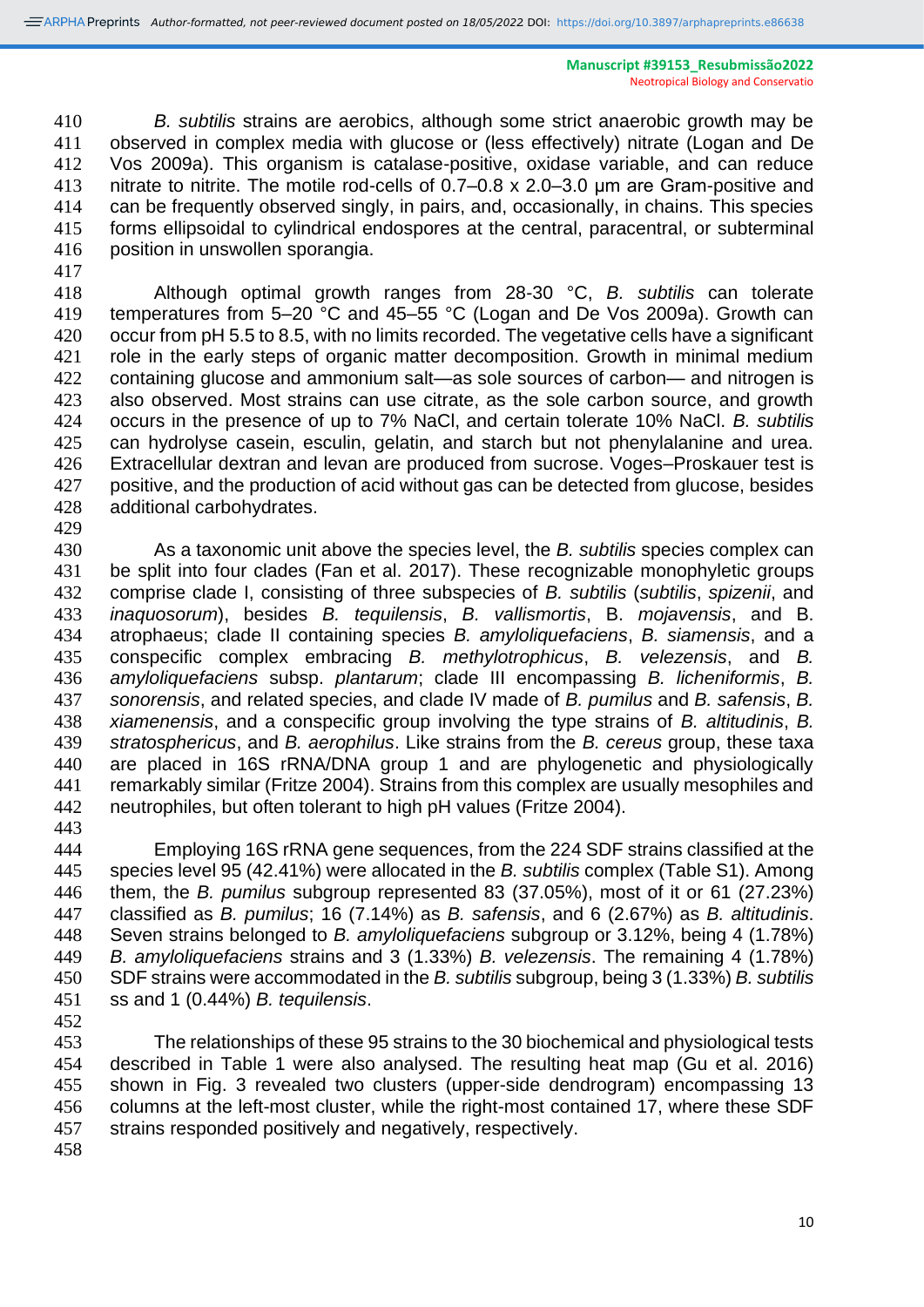Species belonging to the so-called *B. pumilus* subgroup are almost identical in the 16S rRNA gene sequences, sharing above 99.5% similarity (Alina et al. 2015). *B. pumilus* ss is aerobic, catalase-positive, and enabled to reduce nitrate (Logan and De Vos 2009a). Gram-positive or Gram-variable small rods (0.6–0.7 by 2.0–3.0 μm) cells can be observed as singly or in pairs and are motile. Cylindrical to ellipsoidal endospores can be central, paracentral, and subterminally localised in unswollen sporangia. Though optimal growth occurs at pH 6.0 and 9.5, some strains can reproduce at pH 4.5. This species can tolerate up to 10% NaCl, hydrolyse casein, esculin, and gelatin but cannot break down starch. Phenylalanine is not deaminated, and citrate is utilised as the sole carbon source, but propionate is not. Acid without gas is produced from glucose and many other carbohydrates, and Voges–Proskauer test is positive.

 In general, the SDF strains belonging to this group corroborates the traits described in Bergeys' *Firmicutes* (Logan and De Vos 2009a). Furthermore, according to Logan and Forsyth, unpublished observations cited in this manual, *B. pumilus* strains isolated from Antarctic soils and penguin rookeries present phenotypic peculiarities, such as producing a diffusible yellow pigment.

 Outside *Bacillaceae*, 17/224 (7.58%) SDF strains were allocated in two genera of the family *Paenibacillaceae*. *Paenibacillus* spp. accounted for 12 (5.35%) strains being *7* (3.12%) of *P. alvei* and 1 (0.44%) of each: *P. chibensis; P. ginsengagri*; *P. lautus; P. susongensis,* and *P. terrígena* (Table S1). Five (2.23%) strains of the genus *Brevibacillus* (quoted here as Br.): *Br. laterospor*us (4 or 1.78%), and 1 (0.44%) of *Br. agrii* completed the SDF strains allocated into the family *Paenibacillaceae* (Table S1). The mutual connection between these 18 strains and the 30 biochemical and physiological tests (Table 1) is represented in Fig. 4. The two clusters (upper-side dendrogram) distinguishable by this heat map (Gu et al. 2016) comprehend 11 (left- most) and 19 (right-most) columns, embracing most of these SDF strains responding positively and negatively, respectively. 

 The genus *Paenibacillus* was created to reallocate species previou*sl*y accommodated in the RNA group 3 of genus *Bacillus* (Priest 2009). The family *Paenibacillaceae* was subsequently proposed to house genus *Paenibacillus* and close relatives' genera (Ash et al. 1993; Shida et al. 1997). This family encloses two monophyletic clusters, the first consisting of genera *Paenibacillus*, *Brevibacillus*, *Cohnella*, and *Thermobacillus*, the second of genera *Aneurinibacillus*, *Ammoniphilus*, and *Oxalophagus* (De Vos et al. 2009). The type-genus is *Paenibacillus*.

 Members of this family may be strictly aerobic, microaerophilic, facultative aerobic, or obligate anaerobic, being catalase-positive or -negative (De Vos et al. 2009). Cells are straight to curved rods of 0.5–1.0 x 2–6 μm, Gram-positive but may stain Gram-negative or variable. Oval or ellipsoidal endospores are frequently formed inside a swelling sporangium. Peritrichous flagella may be observed, but some species are nonmotile. Although they can utilise oxalic acid as the sole carbon and energy source, these cells are organoheterotrophs and grow in complex media, using carbohydrates and amino acids. They can be mesophilic or thermophilic, neutrophilic or alkaliphilic and have been isolated from soil, roots, faeces, blood, and other substrates.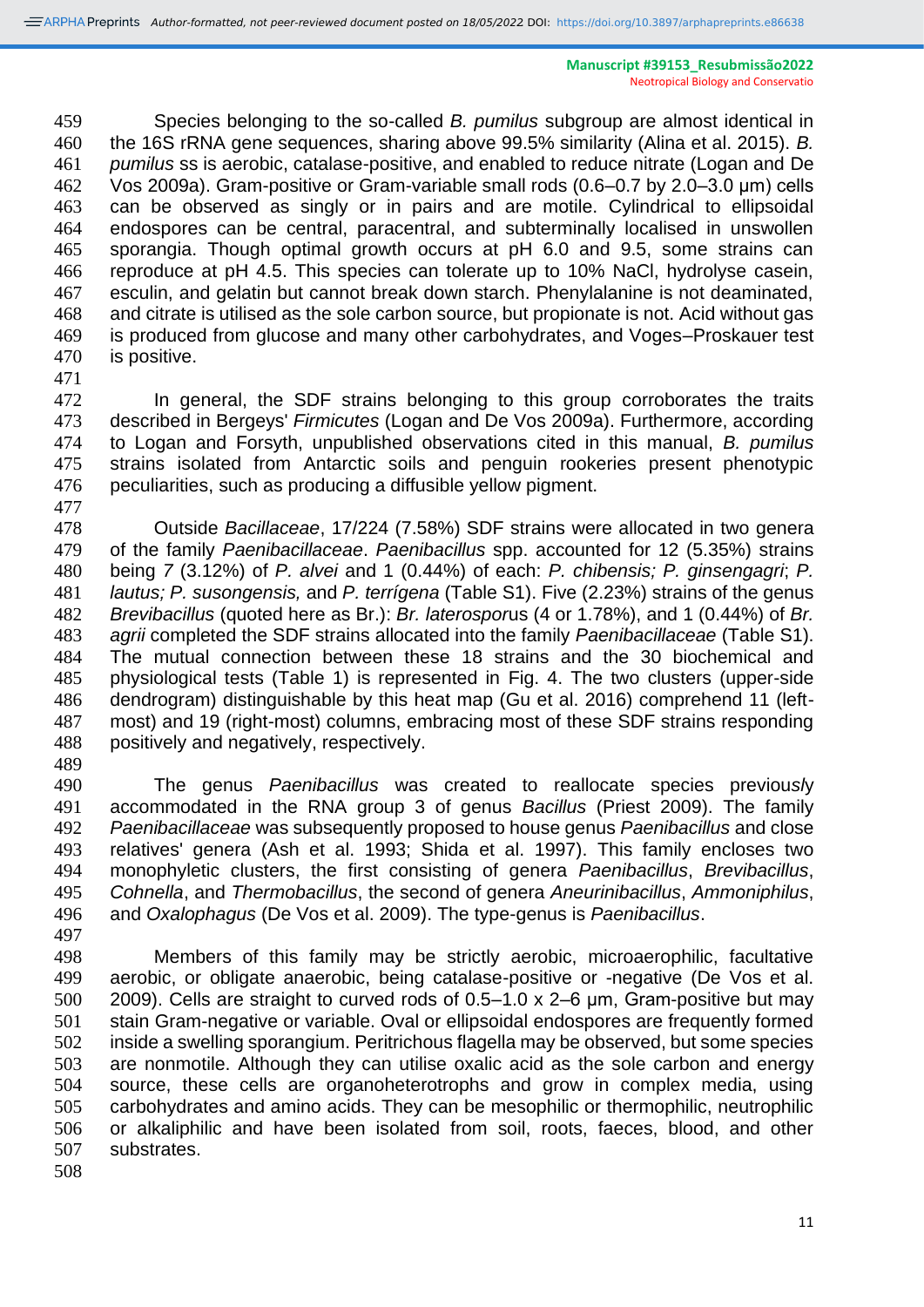**Manuscript #39153\_Resubmissão2022** Neotropical Biology and Conservatio

 After *Bacillus*, the genus *Paenibacillus* accommodates the second largest number of AEFB species known (342), as registered at the LPSN (https://www.bacterio.net/; accessed on 01 February 2022). *Paenibacillus* harbours species aerobic or facultative rod-shaped cells (Priest 2009; Galperin 2013; Parte 2018) and bears a typical Gram-positive cell-wall structure (Shida et al. 1996). Nevertheless, even young cells react weakly or even negatively to Gram staining. It should be noted that the 12 SDF strains classified as *Paenibacillus* spp. in this work stained weakly, or yet, Gram-negative (not shown).

 *Brevibacillus* species are aerobic, though some strains are microaerophilic and facultatively anaerobic (Logan and De Vos, 2009b). Most species are catalase- positive. Oxidase reaction and nitrate reduction can differ among strains. Rod-shaped cells are 0.7–1.0 μm x 3.0–6.0 μm, occur singly, in pairs, in chains, are motile through peritrichous flagella, and are Gram-positive or Gram-variable. The ellipsoidal endospores swell the sporangia.

 This genus includes a high diversity of thermophilic, psychrophilic, acidophilic, alkalophilic, and halophilic strains that use a variety of carbon sources for either heterotrophic or autotrophic growth (Panda et al. 2014). Carbohydrates may be assimilated, but acid is produced weakly, if at all, by most species. Some amino acids and organic acids may be used as carbon and energy sources (Logan and De Vos 2009b). Casein, gelatin, and starch hydrolysis vary among species. Optimum growth occurs at pH 7.0 and can be inhibited by 5% NaCl. The type-species is *Br. brevis*  (Shida et al. 1996), former *Bacillus brevis*.

 *Brevibacillus* spp. are used as a factory for the expression of biotechnologically- important enzymes (e.g., alpha-amylase, sphingomyelinase, xylanase, CGTase, and chitosanase), as well as heterologous proteins including cytokines (EGF, IL-2, NGF, IFN-c, TNF-a, and GM-CSF), antigens, and adjuvants (Mizukami et al. 2010). Besides, *Brevibacillus* spp. are considered a valuable tool for structural and functional biology studies (Panda et al. 2014).

 *Br. brevis*, *Br. choshinensis*, and *Br. laterosporus* have attracted considerable interest owing to the production or transformation of valuable compounds and the biocontrol proprieties (De Vos et al. 2009b). The broad entomopathogenic activity includes species from orders *Coleoptera*, *Lepidoptera*, and *Diptera* and from phyla *Nematoda* and *Mollusca* (Ruiu et al. 2013).

 The recent improvements in the tools have been helping in uncovering the vast physiological and genetic diversity within the AEFB, resulting in more appropriate taxonomic arrangements (Fritze 2004; Maughan and Van der Auwera 2011; Galperin 2013). As a result, many new descriptions of genera and species, and reclassifications have occurred.

 Molecular methods, especially 16S rRNA gene sequencing, have become the prevailing technique in procaryotic identification, but significant restrictions in our ability to identify environmental bacteria to the genus and species levels remain (Fritze 2004; Maughan and Van der Auwera 2011; Galperin 2013).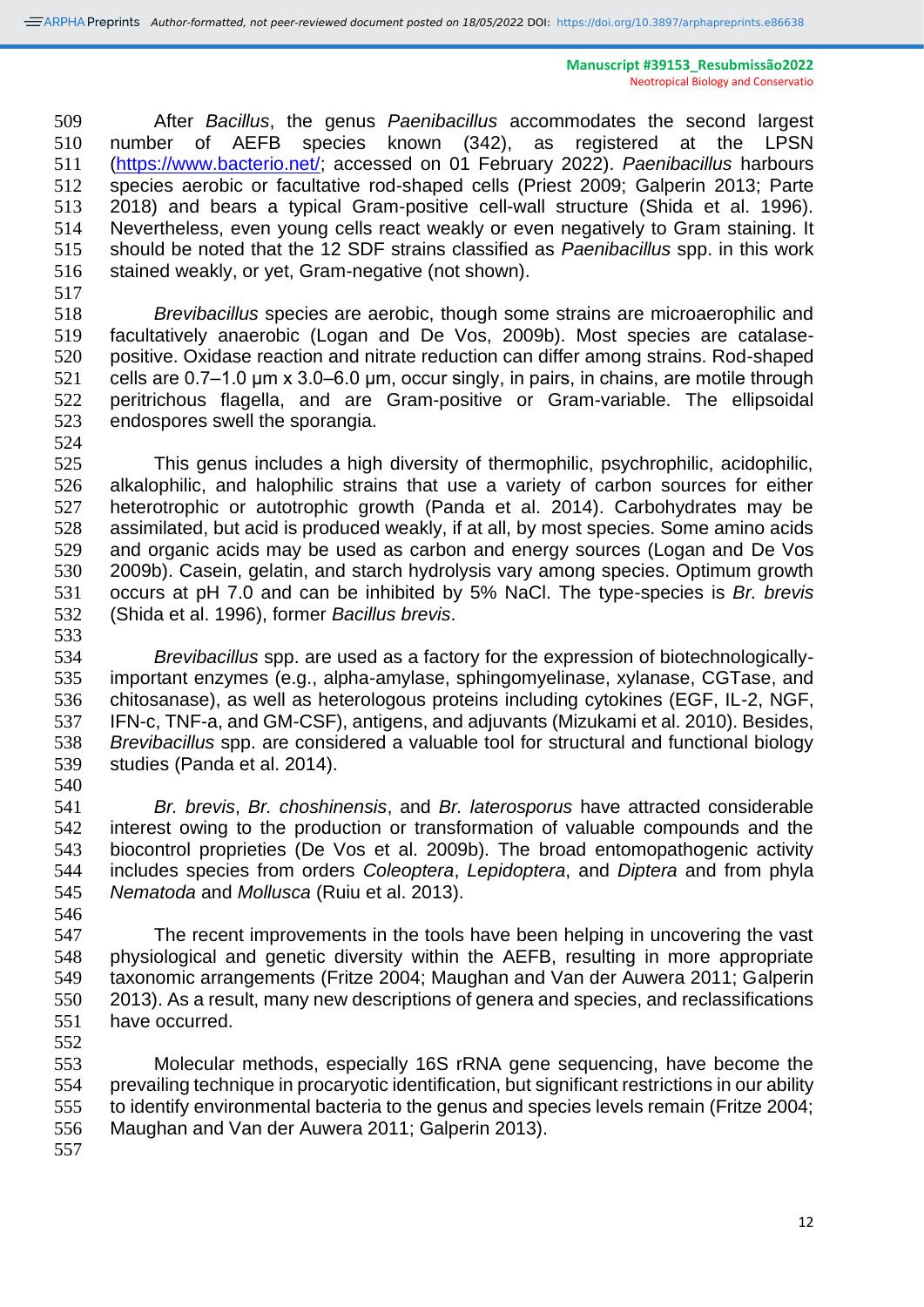Here, the performance of the 16S rRNA sequence analysis was excellent. This tool resolved 238 (96.74%) out of 246 SDF strains at the genus level, unrevealing four and two genera within *Bacillaceae* and *Paenibacillaceae*, respectively. Among the 246 samples, 224 SDF samples (91.05%) were classified at the species level. As mentioned above, using this technique, closely related strains such as those belonging to the *B. cereus* group, *B. subtilis* complex, and other AEFB taxa cannot be resolved at the species level. Still, our classifications are suitable since they clearly show the genera and restrict the identity of part of these SDF strains to one or a few species in the genera described. The positions of the SDF strains in this initial clustering and identification of closely related species may be more accurately determined by incorporating additional data obtained at both genotypic and phenotypic analyses. 

 Furthermore, our SDF strain classifications revealed well-known AEFB species, together with others that are scarcely described in the literature. Identifying multiple species and strains from different genera may help resolve the order *Bacillales* at the family, genus, and species levels.

# **Conclusion**

 In the present study, 30 biochemical and physiological tests provided profiles of all the 312 SDF strains deposited at AEFBC. From the genetic point of view, a large number of samples such as those originating from the environment, as the SDF strains' collection, will hardly display 100% equal answers for all tests, as seen in taxonomic studies of strains isolated from non-clinical substrates (Logan and De Vos 2009; Logan and Halket 2011). In such cases, there are always taxonomically diverging strains. The ubiquitous species *B. pumilus*, isolated from Antarctic soils and penguin rookeries, corroborate this statement as a phenotypic distinction from other lineages can be observed (Logan and Forsyth, unpublished observations, apud Logan and De Vos, 2009a). The divergent samples need to have a separate and improved taxonomic study.

 Biochemical and physiological profiles are utile for identifying these microorganisms. These essays are also part of the minimum standards proposed by Logan et al. (2009) for characterising new species of these taxa. However, the value of these tests to accurately identify large numbers of environmental species is limited (Fritze 2004). Therefore, phenotypic similarities cannot be taken with certainty to indicate close evolutionary relatedness.

 However, along with the other phenotypic and genotypic data (Cavalcante et al. 2019; Orem et al. 2019; Martins et al. 2020), including complete genome sequences in progress, the profiles described in Table S1 will be significant for robust identification, consequently, classification and differentiation of these environmental strains. The biochemical and physiological profiles can also help optimise the culture conditions for further characterisation and the production of bioactive metabolites by the SDF strains.

 Hence, the classification of AEFB at the species levels is not straightforward. And to classify and differentiate closely related SDF strains, these essays should be coupled to other classical and molecular methods involving phenotypic and genotypic types (Cavalcante et al. 2019; Orem et al. 2019; Martins et al. 2020) in a polyphasic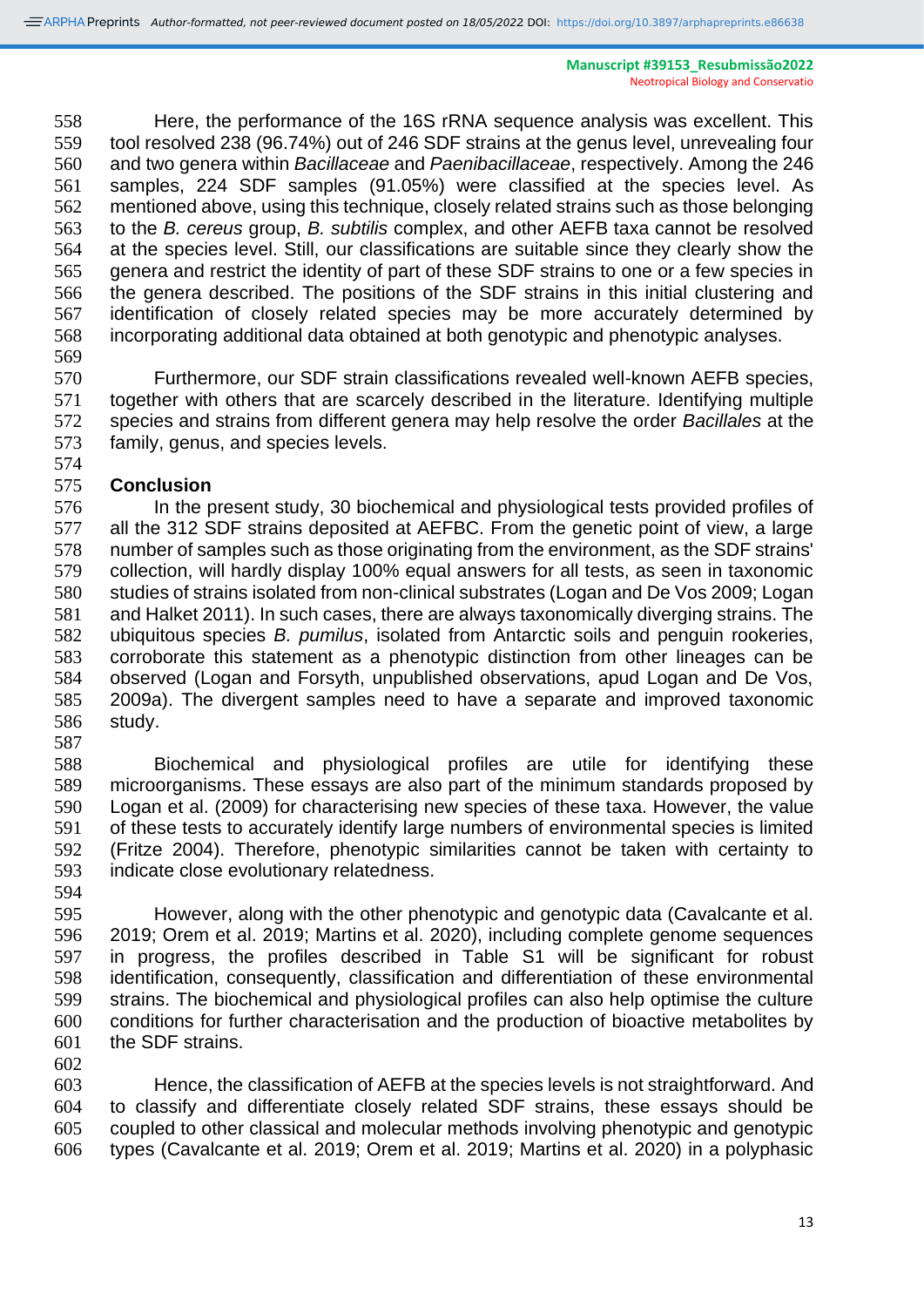approach (Colwell 1970; Fritze 2004; Prakash et al. 2007; Logan et al. 2009; Das et al. 2014).

 This strategy will facilitate the establishment of accurate classification of the SDF strains. It will also allow responsible exploitation of the extraordinary AEFB biotechnological potential, the reliable use as insect control agents, and the handling of animal pathogens.

- 
- 

## **Funding**

- The authors have no funding to report.
- 
- 

## **Competing interests**

- The authors have declared that no competing interests exist.
- 
- 

# **Acknowledge**

 We thank University of Brasilia, and the Brazilian research funding agencies *Coordenação de Aperfeiçoamento de Pessoal de Nível Superior* (Capes) and *Conselho Nacional de Desenvolvimento Científico e Tecnológico* (CNPq). We are in debt with Arthur S. Araujo, and Liliam de Oliveira F. Marceneiro for excellent technical assistance.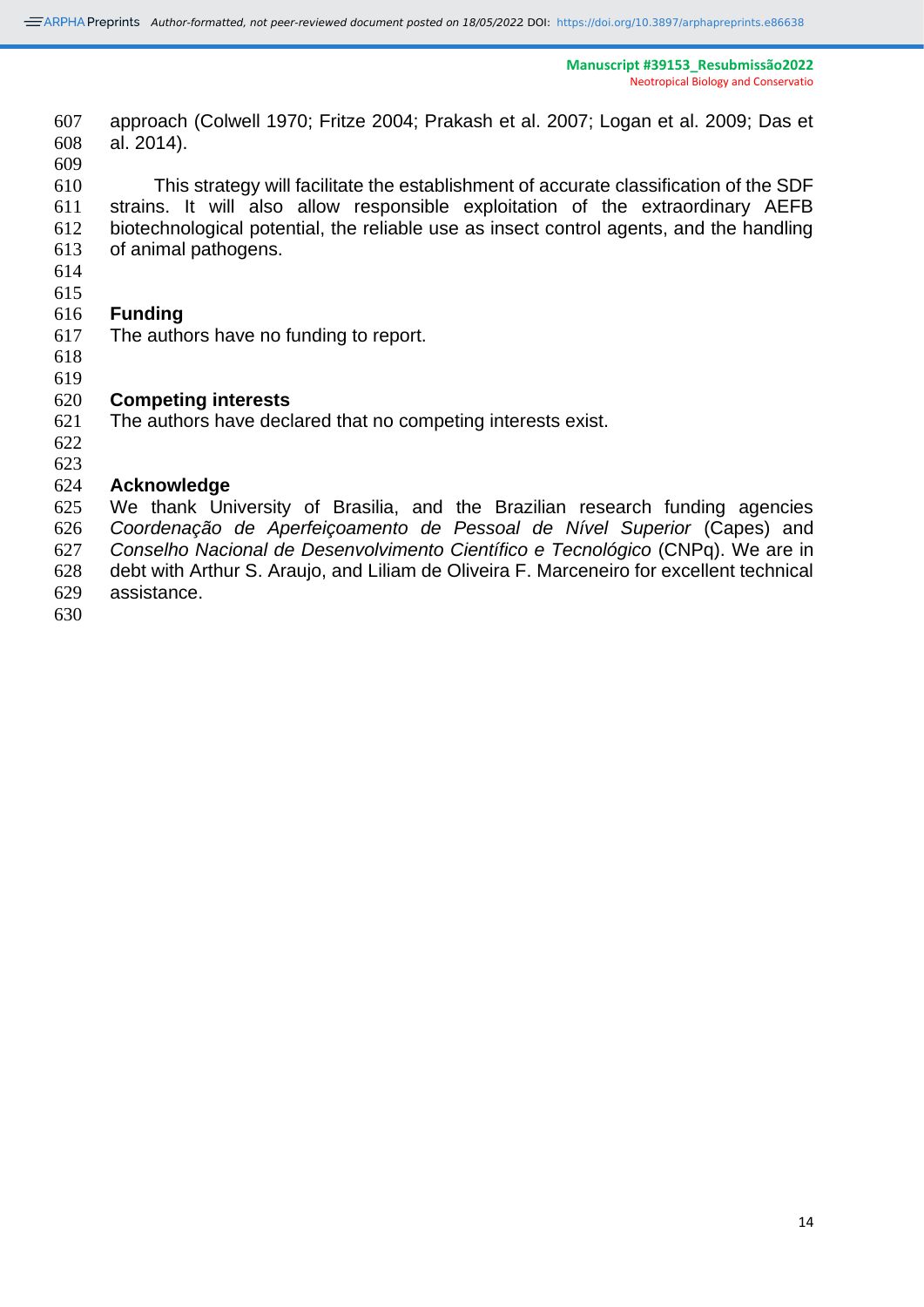## **References**

 Adimpong DB, Sørensen KI, Nielsen DS, Thorsen L, Rasmussen TB, Derkx PMF, Jespersen L (2013) Draft whole-genome sequence of *Bacillus* sonorensis strain L12, a source of nonribosomal lipopeptides. Genome Announcements 1(2): e0097-13. https://doi.org/10.1128/genomeA.00097-13

- Alina SO, Constantinscu F, Petruţa CC (2015) Biodiversity of *Bacillus* subtilis group and beneficial traits of *Bacillus* species useful in plant protection. Romanian Biotechnological Letters 20(5):10737-10750. https://www.cabdirect.org/cabdirect/abstract/20153414554
- Arnesen LPS, Fagerlund A, Granum PE (2008) From soil to gut: *Bacillus* cereus and its food poisoning toxins. FEMS Microbiol Rev 32(4): 579-606. https://doi.org/10.1111/j.1574-6976.2008.00112.x
- Ash C, Farrow JAE, Wallbanks S, Collins MD (1991) Phylogenetic heterogeneity of the genus *Bacillus* revealed by comparative analysis of small‐subunit‐ribosomal RNA sequences. Letters in Applied Microbiology 13(6): 202-206. https://doi.org/10.1111/j.1472-765X.1991.tb00608.x
- Ash C, Priest FG, Collins MD (1993) Molecular identification of rRNA group 3 bacilli (Ash, Farrow, Wallbanks and Collins) using PCR probe test. Proposal for the creation of a new genus *Paenibacillus*. Antonie Leeuwenhoek 64: 253–260. https://doi.org/10.1007/BF00873085
- Ash C, Priest FG, Collins MD (1994) In Validation of the publication of new names and new combinations previou*sl*y effectively published outside the IJSB. List no. 51. Int. J. Syst. Bacteriol 44: 852. https://doi.org/10.1099/00207713-44-4-852
- Ash C, Priest FG, Collins MD (1995) In Validation of the publication of new names and new combinations previou*sl*y effectively published outside the IJSB. List no. 52. Int. J. Syst. Bacteriol 45: 197–198. https://doi.org/10.1099/00207713-45-1-197
- Bavykin SG, Lysov YP, Zakhariev V, Kelly JJ, Jackman J, Stahl DA, Cherni A (2004) Use of 16S rRNA, 23S rRNA, and gyrB gene sequence analysis to determine phylogenetic relationships of *Bacillus* cereus group microorganisms. J Clin Microbiol 42(8): 3711-3730. https://doi.org/10.1128/JCM.42.8.3711-3730.2004
- Berkeley R, Heyndrickx M, Logan N, De Vos P (2008) Applications and systematics of *Bacillus* and relatives. Blackwell Publishing, Maldon-Oxford-Carlton-Berlim, 336 pp.
- 
- Bochner BR (2009) Global phenotypic characterization of bacteria. FEMS Microbiol Rev 33 (1): 191-205. https://doi.org/10.1111/j.1574-6976.2008.00149.x
- 
- Cavalcante DA, Orem JC, De-Souza MT (2014) Diversity of Bacterial Spores from Brazilian Cerrado's Soil Strains by Transmission Electron Microscopy. In: Polychroniadis E, Oral A, Ozer M (eds) International Multidisciplinary Microscopy Congress. Springer Proceedings in Physics, Antalya (Turkey), October 2013. Springer, Cham, Berlim, 227 - 231. https://doi.org/10.1007/978-3-319-04639-6\_32
-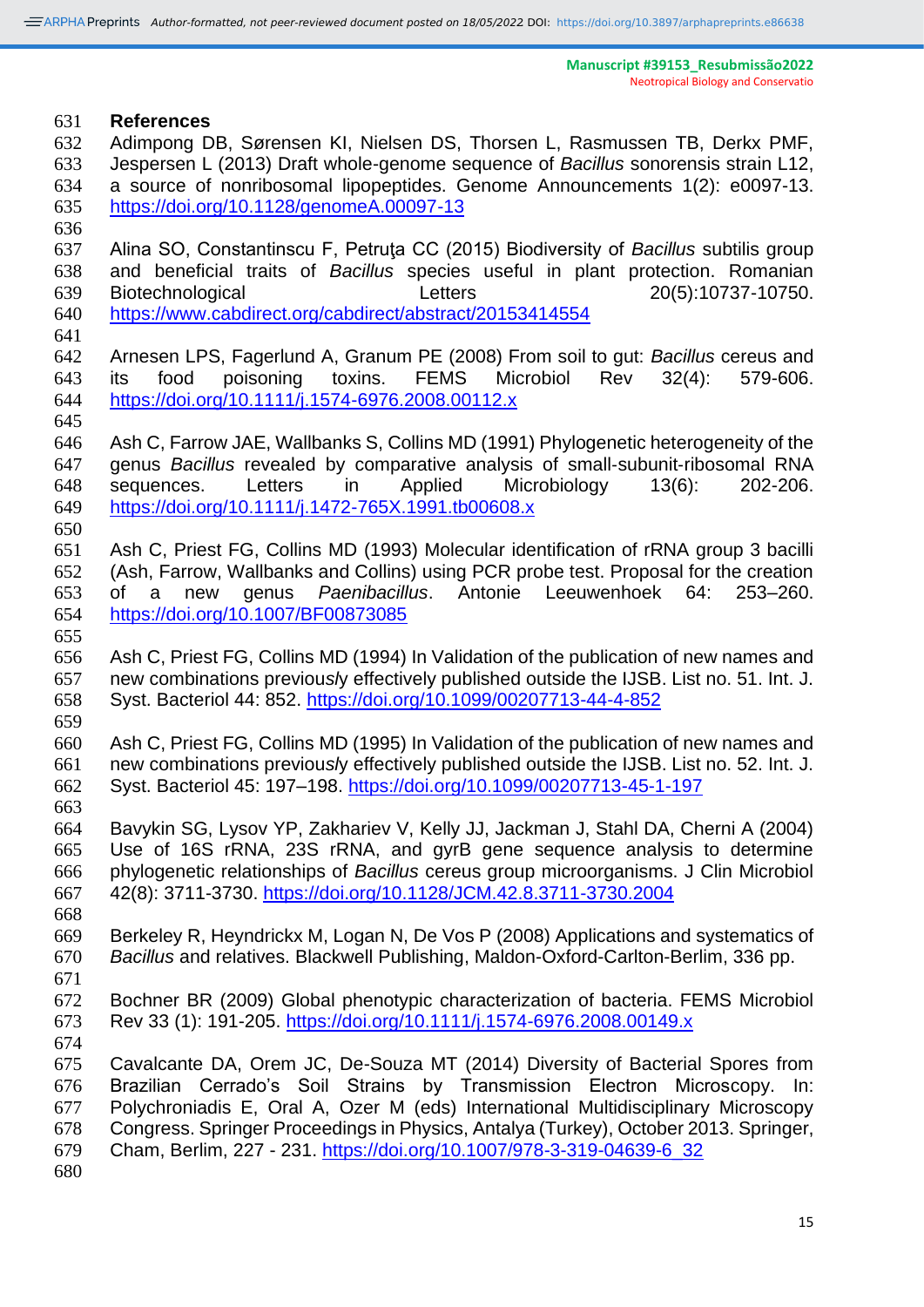Cavalcante DA, De-Souza MT, Orem JC, Magalhães MIA, Martins PH, Boone TJ, Castillo JA, Driks A (2019) Ultrastructural analysis of spores from diverse *Bacillales*  species isolated from Brazilian soil. Environ Microbiol Rep 11(2):155-164. https://doi.org/10.1111/1758-2229.12713

- Chen ML, Tsen HY. Discrimination of *Bacillus cereus* and *Bacillus* thuringiensis with 16S rRNA and gyrB gene-based PCR primers and sequencing of their annealing sites. J Appl Microbiol, 92(5): 912-919. https://doi.org/10.1046/j.1365-2672.2002.01606.x
- Claus D, and Berkeley RCW (1986) Genus *Bacillus* Cohn, 1872. In: Sneath, P.H.A., Mair, N.S., Sharpe, M.E. and Holt. J.G., Eds., Bergey's Manual of Systematic Bac-teriology, The Williams & Wilkins Co., Baltimore, 2, 1105-1139.
- 
- Colwell RR (1970) Polyphasic taxonomy of the genus Vibrio: numerical taxonomy of Vibrio cholerae, Vibrio parahaemolyticus and related Vibrio species. J Bacteriol, 104 (1): 410–433. https://doi.org/10.1128/jb.104.1.410-433.1970
- Das S, Dash HR, Mangwani N, Chakraborty J, Kumari S (2014) Understanding molecular identification and polyphasic taxonomic approaches for genetic relatedness and phylogenetic relationships of microorganisms. J Microbiol Methods 103: 80-100. https://doi.org/10.1016/j.mimet.2014.05.013
- De Maagd, RA, Bravo A, Berry C, Crickmore N, Schnepf HE (2003) Structure, diversity, and evolution of protein toxins from spore-forming entomopathogenic bacteria. Annual Review of Genetics 37: 409–433. https://doi.org/10.1146/annurev.genet.37.110801.143042
- De Vos P, Ludwig W, Schleifer KH, Whitman W (2009) Family IV. *Paenibacillaceae* fam. nov. In: De Vos P, Garrity G.M, Jones D, Krieg NR, Ludwig W, Rainey FA, Schleifer KH, Whitman, WB (Eds) Bergey's Manual of Systematic Bacteriology. Springer-Verlag, New York, 269–327.
- De Vos P (2011) Studying the Bacterial Diversity of the Soil by Culture-Independent Approaches. In: Logan NA, De Vos P (Eds) Endospore-forming Soil Bacteria. Springer-Verlag, Berlin-Heidelberg, 61-72.
- 

- Douterelo I, Sharpe R, Boxall J (2014) Bacterial community dynamics during the early stages of biofilm formation in a chlorinated experimental drinking water distribution system: implications for drinking water discolouration. J Appl Microbiol 117(1): 286- 301. https://doi.org/10.1111/jam.12516
- Driks A, Eichenberger P (2016) The spore coat. In: Driks A, Eichenberger P (Eds) The Bacterial Spore: From molecules to systems. ASM Press, Washington, 179– 200.
- 
- Dromigny E, Vincent P, Jouve JL (1994) *Bacillus* cereus. In: Bourgeois CM, Mescle JF, Zucca J (Eds) Microbiología alimentaria. Zaragoza, Acribia, 107-111.
- Ehling-Schulz M, Messelhäusser U (2013) *Bacillus* "next generation" diagnostics: moving from detection toward subtyping and risk-related strain profiling. Frontiers in Microbiology 4 (32): 1-8. https://doi.org/10.3389/fmicb.2013.00032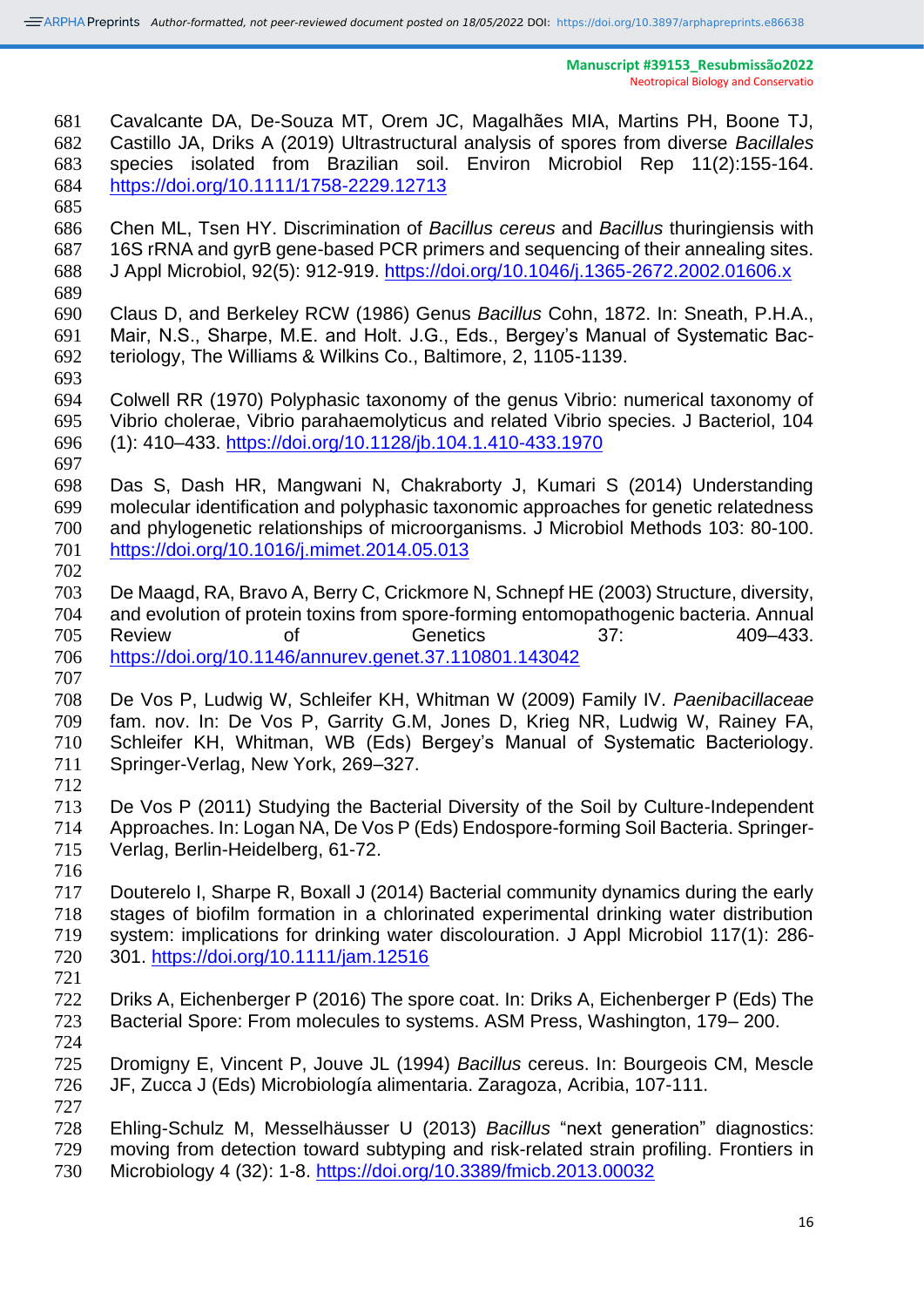Fan B, Blom J, Klenk H-P, Borriss R (2017) *Bacillus* amyloliquefaciens, *Bacillus* velezensis, and *Bacillus* siamensis Form an "Operational Group B. amyloliquefaciens within the *B. subtilis* Species Complex. Frontiers in Microbiology 8 (22): 1-15. https://doi.org/10.3389/fmicb.2017.00022 

- Fritze D (2002) *Bacillus* Identification-Traditional Approaches. In: Berkeley R, Heyndrickx M, Logan N, De Vos P (Eds) Applications and Systematics of *Bacillus* and Relatives. Blackwell Publishing, Cambridge, 100-123.
- Fritze D (2004) Taxonomy of the genus *Bacillus* and related genera: The aerobic endospore-forming bacteria. Phytopathology 94(11): 1245-1248. https://doi.org/10.1094/PHYTO.2004.94.11.1245
- Galperin MY (2013) Genome diversity of Spore-Forming *Firmicutes*. Microbiology Spectrum 1(2): TBS 0015-2012 https://doi.org/10.1128/microbiolspectrum.TBS-0015- 2012
- Gordon RE, Haynes WC, Pang CHN (1973) The genus *Bacillus*. U.S. Department of Agriculture, Washington DC, 283 pp.
- Gu Z, Eils R, Schlesner M (2016) Complex heatmaps reveal patterns and correlations in multidimensional genomic data. Bioinformatics 32(18): 2847-2849. https://doi.org/10.1093/bioinformatics/btw313
- Hakorvita JR, Prezioso S, Hodge D, Pillai SP, Weigel LM (2016) Identification and analysis of informative single nucleotide polymorphisms in 16S rRNA gene sequences of the *Bacillus* cereus. J Clin Microbiology 54(11): 2749-2756. https://doi.org/10.1128/JCM.01267-16
- Helgason E, Okstad OA, Caugant DA, Johansen HA, Fouet A, Mock M, Hegna I, Kolstø AB (2000) *Bacillus* anthracis, *Bacillus* cereus, and *Bacillus* thuringiensis – One species on the basis of genetic evidence. Appl Environ Microbiology 66(6):2627-2630. https://doi.org/10.1128/AEM.66.6.2627-2630.2000
- Henriksen SD (1976) Moraxella, Neisseria, Branhamella, and Acinetobacter. Annual Review of Microbiology 30: 63–83. https://doi.org/10.1146/annurev.mi.30.100176.000431
- Hummel M, Edelmann D, Kopp-Schneider A (2017) Clustering of samples and variables with mixed-type data. PLo S One 12(11): e0188274. https://doi.org/10.1371/journal.pone.0188274
- 

- Hussain T, Roohi A, Munir S, Ahmed I, Khan J, Edel-Hermann V, Kim KY, Anees M (2013) Biochemical characterization and identification of bacterial strains isolated from drinking water sources of Kohat, Pakistan. African Journal of Microbiology Research 7(16):1579-1590. https://dx.doi.org/10.5897/AJMR12.2204
- Jeyaram K, Romi W, Singh TA, Adewumi GA, Basanti K, Oguntoyinbo FA (2011)
- Distinct differentiation of closely related species of *Bacillus* subtilis group with industrial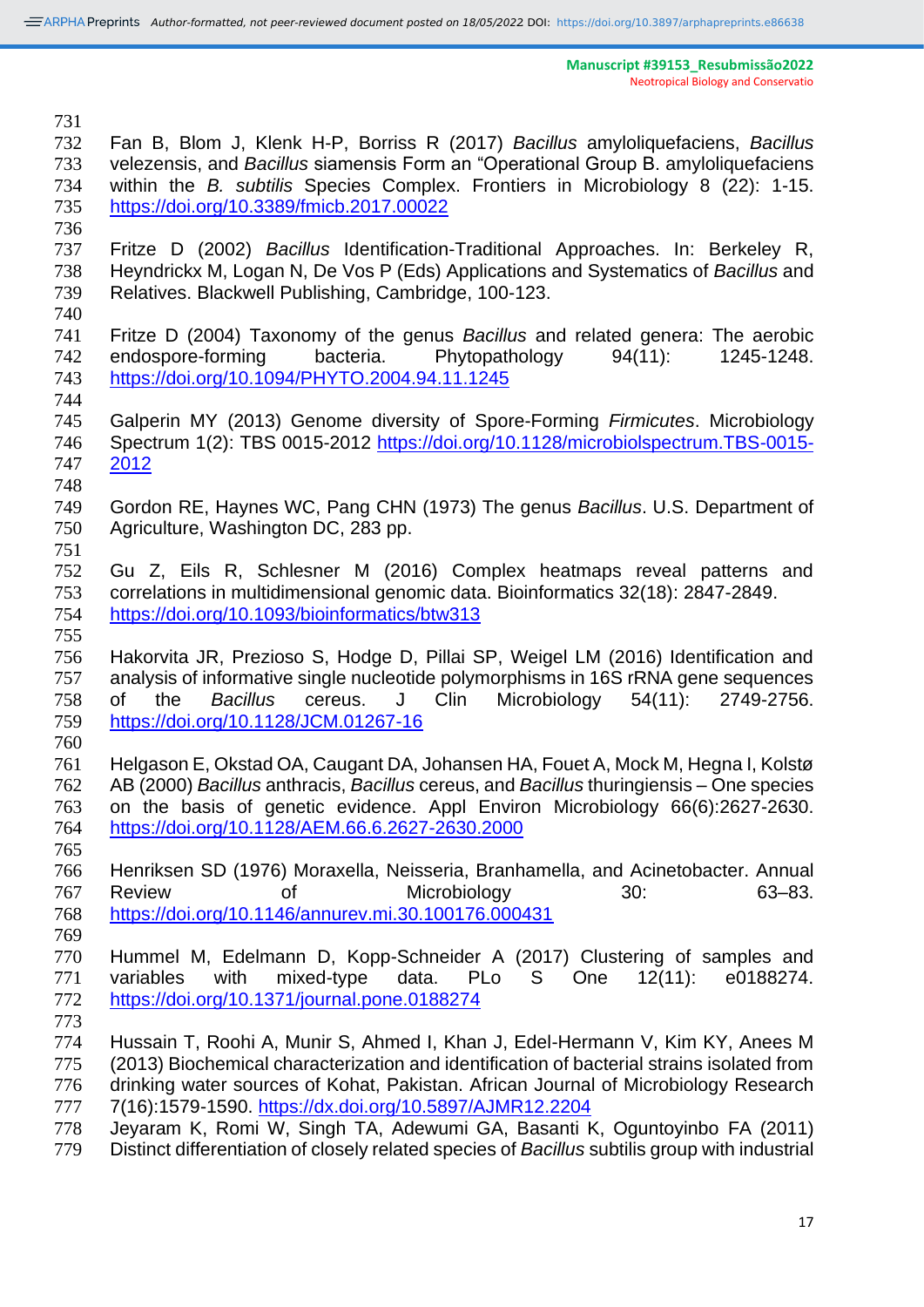| RRPHA Preprints - Author-formatted, not peer-reviewed document posted on 18/05/2022 DOI: https://doi.org/10.3897/arphapreprints.e86638 |                                                                                                                                                                                                                                                                                                                                                                         |                                            |  |  |  |  |
|----------------------------------------------------------------------------------------------------------------------------------------|-------------------------------------------------------------------------------------------------------------------------------------------------------------------------------------------------------------------------------------------------------------------------------------------------------------------------------------------------------------------------|--------------------------------------------|--|--|--|--|
|                                                                                                                                        | Manuscript #39153_Resubmissão2022                                                                                                                                                                                                                                                                                                                                       | <b>Neotropical Biology and Conservatio</b> |  |  |  |  |
| 780<br>781<br>782                                                                                                                      | Microbiol<br><b>Methods</b><br>$87(2)$ :<br>importance.<br>J<br>https://doi.org/10.1016/j.mimet.2011.08.011                                                                                                                                                                                                                                                             | 161-164.                                   |  |  |  |  |
| 783<br>784<br>785<br>786                                                                                                               | Liu Y, Lai Q, Dong C, Sun F, Wang L, Li G, Shao Z (2013) Phylogenetic diversity of<br>the Bacillus pumilus group and the marine ecotype revealed by Multilocus Sequence<br>Analysis. PLo S One 8(11): e80097. https://doi.org/10.1371/journal.pone.0080097                                                                                                              |                                            |  |  |  |  |
| 787<br>788<br>789<br>790                                                                                                               | Logan NA, Berkeley RCW (1984) Identification of Bacillus strains using the API<br>system. J Gen Microbiol 130(7): 1871-82. https://doi.org/10.1099/00221287-130-7-<br>1871                                                                                                                                                                                              |                                            |  |  |  |  |
| 791<br>792<br>793<br>794<br>795<br>796                                                                                                 | Logan NA, Berge O, Bishop AH, Busse HJ, De Vos P, Fritze D, Heyndrickx M,<br>K€ampfer P, Salkinoja-Salonen MS, Seldin L, Rabinovitch L, Ventosa A (2009)<br>Proposed minimal standards for describing new taxa of aerobic, endospore-forming<br>Evol<br>Microbiology<br>2114<br>bacteria.<br>Int<br>J<br>Syst<br>59:<br>2121.<br>https://doi.org/10.1099/ijs.0.013649-0 |                                            |  |  |  |  |
| 797<br>798<br>799<br>800                                                                                                               | Logan NA, De Vos, P (2009a) Genus I. Bacillus, Cohn 1872. In: De Vos P, Garrity<br>GM, Jones D, Krieg NR, Ludwig W, Rainey FA, Schleifer KH, Whitman, WB (Eds)<br>Bergey's Manual of Systematic Bacteriology. Springer-Verlag, New York, 21–127.                                                                                                                        |                                            |  |  |  |  |
| 801<br>802<br>803<br>804                                                                                                               | Logan NA, De Vos P (2009b) Genus IV. Brevibacillus. In: De Vos P, Garrity<br>Jones D, Krieg NR, Ludwig W, Rainey FA, Schleifer KH, Whitman, WB (Eds) Bergey's<br>Manual of Systematic Bacteriology. Springer-Verlag, New York, 306-316.                                                                                                                                 | GM,                                        |  |  |  |  |
| 805<br>806<br>807<br>808                                                                                                               | Logan NA, Halket G (2011) Developments in the taxonomy of aerobic, endospore<br>forming Bacteria. In: Logan NA, De Vos P (Eds) Endospore-forming Soil Bacteria.<br>Springer-Verlag, Berlin-Heidelberg, 1-30.                                                                                                                                                            |                                            |  |  |  |  |
| 809                                                                                                                                    | Mandic-Mulec I, Prosser JI (2011) Diversity of Endospore-forming Bacteria in Soil:                                                                                                                                                                                                                                                                                      |                                            |  |  |  |  |

 Characterization and Driving Mechanisms. In: Logan NA, De Vos P (Eds) Endospore-forming Soil Bacteria. Springer-Verlag, Berlin-Heidelberg, 31-59.

 Martins PHR, da Silva LP, Orem JC, de Magalhães MIA, Cavalcante DA, De-Souza MT (2020) Protein profiling as a tool for identifying environmental aerobic endospore-forming bacteria. Open J Bac 4(1): 001-007. https://dx.doi.org/10.17352/ojb.000012

- Maughan H, Van der Auwera G (2011) *Bacillus* taxonomy in the genomic era finds phenotypes to be essential though often mi*sl*eading. Infect Genet Evol 11(5): 789 -797. https://doi.org/10.1016/j.meegid.2011.02.001
- 
- Mizukami M, Hanagata H, Miyauchi A (2010) *Brevibacillus* expression system: host- vector system for efficient production of secretory proteins. Curr Pharm Biotechnology 11(3):251-258. http://dx.doi.org/10.2174/138920110791112031
- 
- Moir A, Cooper G (2014) Spore germination. In: Driks A, Eichenberger P (Eds) The Bacterial Spore: From molecules to systems. ASM Press, Washington, 217– 236.
- Muyzer G, Stams AJM (2008) The ecology and biotechnology of sulphate-reducing bacteria. Nat Rev Microbiol 6(6):441-454. https://doi.org/10.1038/nrmicro1892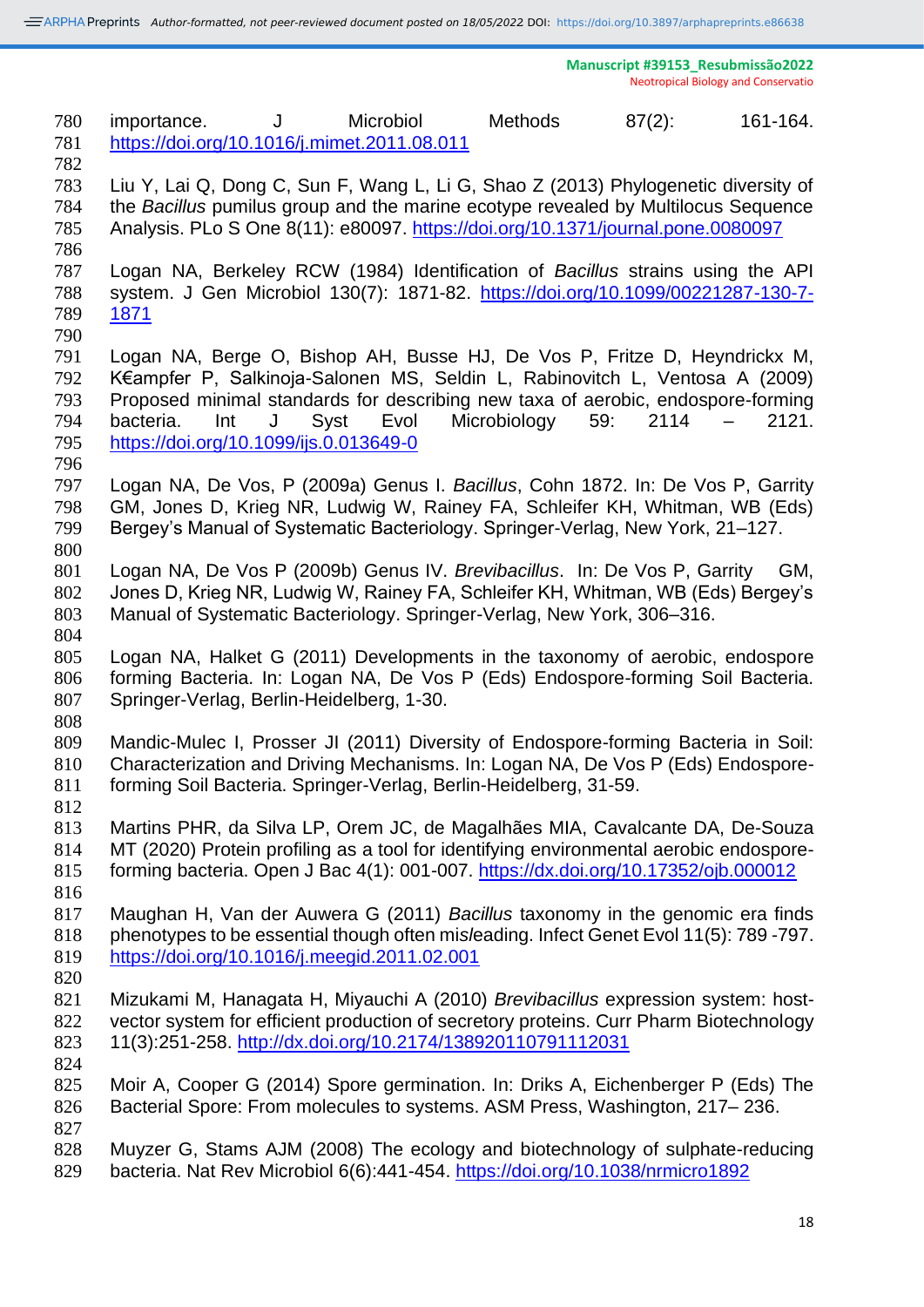Orem JC, Silva WMC, Raiol T, Magalhaes MIA, Martins PHR, Cavalcante DA, Kruger RH, Brigido MM, De-Souza MT (2019) Phylogenetic diversity of aerobic Spore- Forming Bacillalles isolated from Brazilian soils. International Microbiology 22: 511 – 520. https://doi.org/10.1007/s10123-019-00080-6 

- Oliveira EJ, Silva SEA, Rabinovitch L (1998) A standardized Protocol for the Rapid Detection of Gelatin Hydrolysis by *Bacillus* sphaericus. Israel Journal of Entomology 23:141-146. http://www.entomology.org.il/sites/default/files/pdfs/IJE-1998a.Oliveira.pdf
- Palmisano MM, Nakamura LK, Duncan KE, Istock CA, Cohan FM (2001) *Bacillus* sonorensis sp. nov., a close relative of *Bacillus* licheniformis, isolated from soil in the Sonoran Desert, Arizona. Int J Syst Evol Microbiol 51(5):1671-1679. https://doi.org/10.1099/00207713-51-5-1671
- Panda AK, Bisht SS, DeMondal SN, Kumar S, Gurusubramanian G, Panigrahi AK (2014) *Brevibacillus* as a biological tool: a short review. Antonie Van Leeuwenhoek 105(4):623-639. https://doi.org/10.1007/s10482-013-0099-7
- Parte AC (2018) LPSN List of Prokaryotic names with standing in nomenclature (bacterio.net), 20 years on. International Journal of Systematic and Evolutionary Microbiology 68(6): 1825-1829. https://doi.org/10.1099/ijsem.0.002786
- Powell DA, Marcon MJ (2012) Acinetobacter Species. In: Long SS, Pickering LK, Prober CG (Eds) Principles and Practice of Pediatric Infectious Diseases. Elsevier, Amsterdam, 828 – 830.
- 

- Prakash O, Verma M, Sharma P, Kumar M, Kumari K, Singh A, Kumari H, Jit S, Gupta, SK, Khanna M, Lal R (2007) Polyphasic approach of bacterial classifification – An overview of recent advances. Indian J Microbiol 47(2):98–108. https://doi.org/10.1007/s12088-007-0022-x
- Priest FG. Genus I. *Paenibacillus* Ash, Priest and Collins (1994) (Effective publication: Ash, Priest and Collins 1993, 259) emend. Shida, Takagi, Kadowaki, Nakamura and Komagata 1997a, 297. In De Vos P, Garrity GM, Jones D, Krieg NR, Ludwig W, Rainey KH, Schleifer FA, & Williams BL (Eds). Bergey's Manual of Systematic Bacteriology, New York: Springer, 269-295.
- 
- Rabinovitch L, Oliveira EJ (2015) Coletânea de procedimentos técnicos e metodologias empregadas para o estudo de *Bacillus* e gêneros esporulados aeróbios correlatos. Montenegro Comunicação, Rio de Janeiro, 160 pp.
- 
- Ruiu L, Floris I, Satta A (2013) Emerging entomopathogenic bacteria for insect pest management. Bulletin of Insectology 66(2):181-186. https://www.cabdirect.org/cabdirect/abstract/20133416548
- 
- Salgado JRS, Rabinovitch L, Gomes MFS, Allil RCSB, Werneck MM, Rodrigues RB, Picão RC, Oliveira Luiz FB, Vivoni AM (2020) Detection of *Bacillus anthracis* and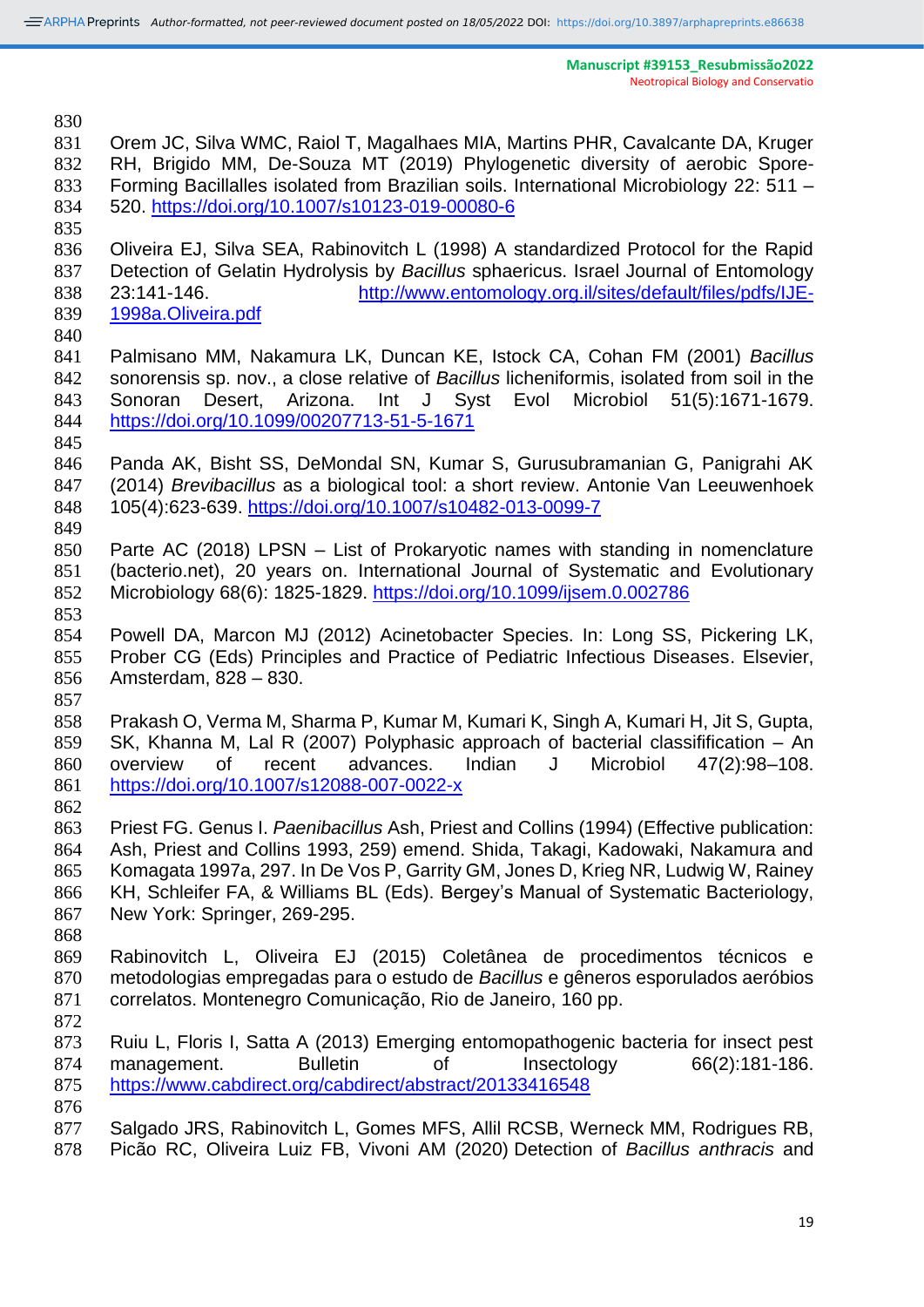- *Bacillus anthracis*-like spores in soil from state of Rio de Janeiro, Brazil. Memórias do Instituto Oswaldo Cruz 115:1-10. https://doi.org/10.1590/0074-02760200370
- 
- Seldin L, Elsas JD, Penido EGC (1984) *Bacillus azotofixans* sp. nov. a Nitrogen-Fixing Species from Brazilian Soils and Grass Roots. Int J Syst Bacteriol, 34:451-456. https://doi.org/10.1007/BF02374784
- 

 Shivaji S, Chaturvedi P, Begum Z, Pindi PK, Manorama R, Padmanaban DA, Shouche YS, Pawar S, Vaishampayan P, Dutt CBS, Datta GN, Manchanda RK, Rao UR, Bhargava PM, Narlikar JV. (2009) Janibacter hoylei sp. nov., *Bacillus* isronensis sp. nov. and *Bacillus* aryabhattai sp. nov., isolated from cryotubes used for collecting air from the upper atmosphere. Int J Syst Evol Microbiol 59(12): 2977-2986. https://doi.org/10.1099/ijs.0.002527-0

- Setlow P (2014) Spore Resistance Properties. Microbiology Spectrum 2(5): 2 5. https://doi.org/10.1128/microbiolspec.TBS-0003-2012
- Shida O, Takagi H, Kadowaki K, Komagata K (1996) Proposal for two new genera, *Brevibacillus* gen. nov. and Aneurini*Bacillus* gen. nov. Int J Syst Bacteriol 46(4):939- 946. https://doi.org/10.1099/00207713-46-4-939
- Shida O, Takagi H, Kadowaki K, Nakamura LK, Komagata K (1997) Transfer of *Bacillus alginolyticus*, *Bacillus* chondroitinus, *Bacillus curdlanolyticus*, *Bacillus glucanolyticus*, *Bacillus* kobensis, and *Bacillus thiaminolyticus* to the genus *Paenibacillus* and emended description of the genus *Paenibacillus*. Int J Syst Bacteriol 47(2): 289-298. https://doi.org/10.1099/00207713-47-2-289
- Smith NR, Gordon RE, Clark FE (1952) Aerobic Sporeforming Bacteria. U.S. Department of Agriculture, Washington DC, 148 pp.
- 
- Stackebrandt E, Goebel BM (1994) Taxonomic Note: A Place for DNA-DNA Reassociation and 16s rRNA Sequence Analysis in the Present Species Definition in Bacteriology. International Union of Microbiological Societies 44(4):846-849. https://doi.org/10.1099/00207713-44-4-846
- 
- Stackebrandt E, Swiderski, J (2002) Chapter 2: From Phylogeny to Systematics: the dissection of the genus *Bacillus*. In: Berkley R, Heyndrickx M, Logan N, De Vos P (Eds) Applications and systems of *Bacillus* and relatives. Blackwell Publishing, Maldon-Oxford-Carlton-Berlim, 8–22.
- 
- Tamames J, Abellán JJ, Pignatelli M, Camacho A, Moya A (2010) Environmental distribution of prokaryotic taxa. BMC Microbiology 10(1): 1-14. http://www.biomedcentral.com/1471-2180/10/85
- 
- Tindall BJ, Rosselló-Móra R, Busse HJ, Ludwig W, Kämpfer P (2010) Notes on the characterization of prokaryote strains for taxonomic purposes. Int J Syst Evol Microbiol 60(1):249-266. https://doi.org/10.1099/ijs.0.016949-0
- 

 Tringe SG, Hugenholtz P (2008) A renaissance for the pioneering 16S rRNA gene. Curr Opin Microbiol 11(5):442-446. https://doi.org/10.1016/j.mib.2008.09.011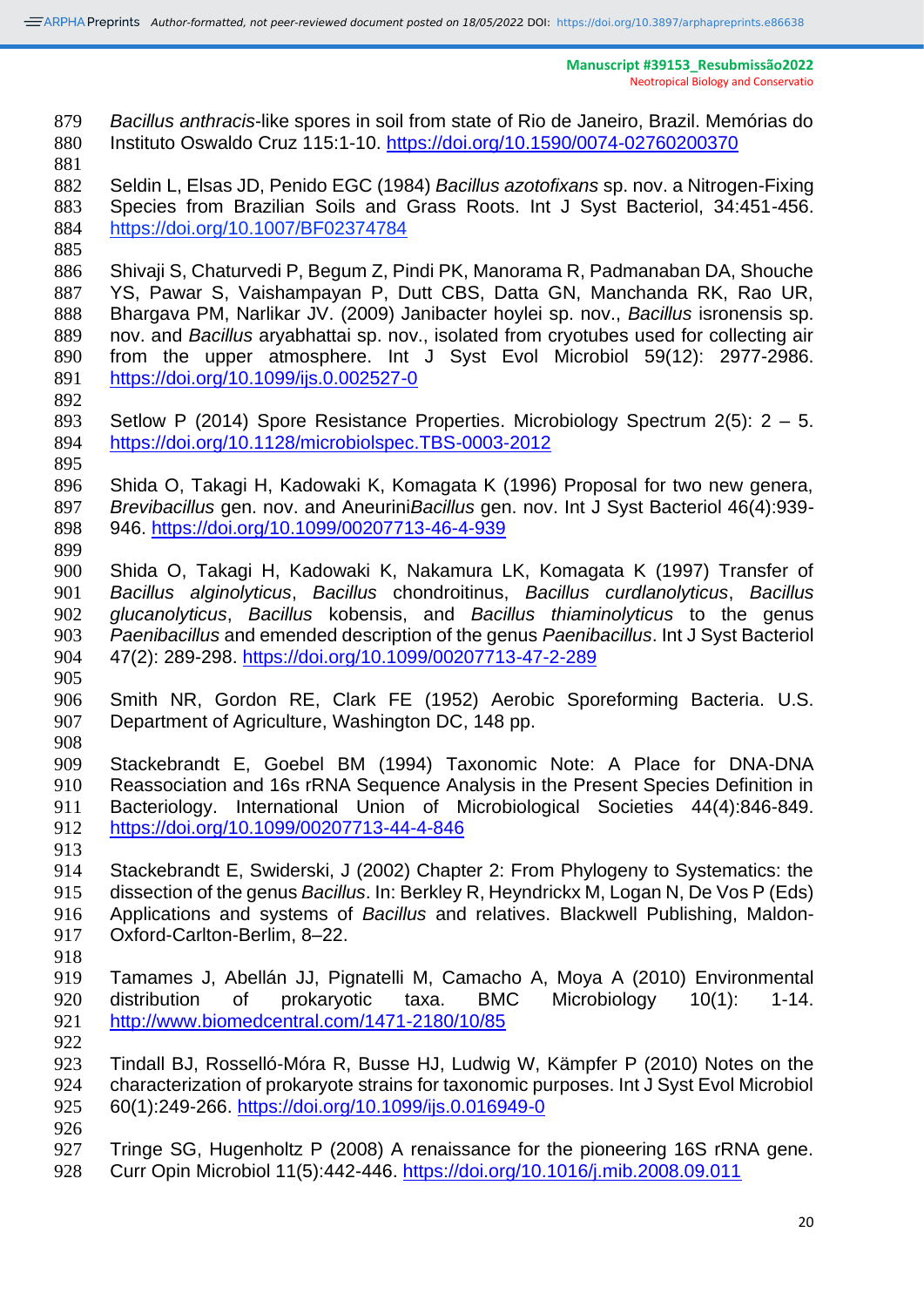Vila J, Abdalla S, Gonzalez J, Garcia C, Bombi JA, Jimenez de Anta MT (1992) A one- minute oxidase test to detect Vibrio strains isolated from cultures on thiosulphate- citrate-bile salts-sucrose (TCBS) medium. J Appl Bacteriology 72(6):490-492. https://doi.org/10.1111/j.1365-2672.1992.tb01864.x

- Wang LT, Lee FL, Tai CJ, Kuo HP (2008) *Bacillus* velezensis is a later heterotypic synonym of *Bacillus* amyloliquefaciens. Int J Syst Evol Microbiol 58(3):671-675. https://doi.org/10.1099/ijs.0.65191-0
- Xiao Z, Ma C, Xu P, Lu JR (2009) Acetoin catabolism and acetylbutanediol formation by *Bacillus* pumilus in a chemically defined medium. PLo S One 4(5): e5627. https://doi.org/10.1371/journal.pone.0005627
- 
- Yoon J, Seo W, Shin YK, Kho YH, Kang KH, Park Y (2002) *Paenibacillus* chinjuensis sp. nov., a novel exopolysaccharide-producing bacterium. Int J Syst Evol Microbiol 52(2):415-421. https://doi.org/10.1099/00207713-52-2-415
- 
- Zhao S, Guo Y, Sheng Q, Shyr Y (2014) Advanced Heat Map and Clustering Analysis Using Heatmap3. BioMed Research International 2014:1-6.
- https://doi.org/10.1155/2014/986048
-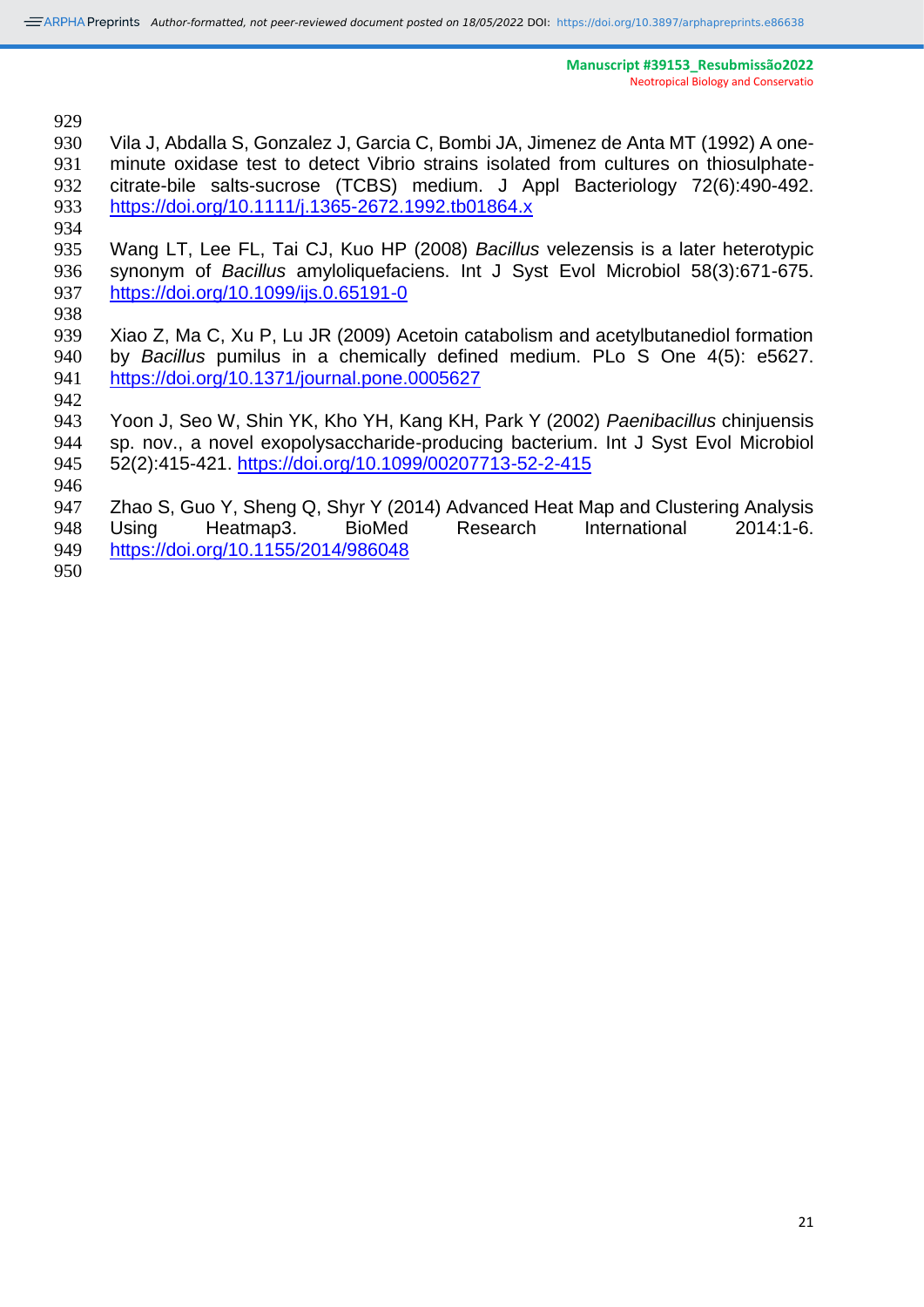**Manuscript #39153\_Resubmissão2022** Neotropical Biology and Conservatio

# **Tables and figures captions**

 **Table 1.** Biochemical and physiological tests used in this work and the respective controls

 

 **Table S1.** Molecular, biochemical, and physiological profiles of SDF strains belonging to the AEFBC

 **Figure 1.** Overall repartition of SDF strains according 16S rRNA gene sequencing classification. **(A)** Distribution of 238 SDF strains among six genera belonging to families *Bacillaceae* (*Bacillus*, *Lysinibacillus*, *Terribacillus*, and *Rummeliibacillus*) and *Paenibacillaceae* (*Paenibacillus* and *Brevibacillus*). (**B)** Species assignments of 224 SDF strains.

 

 **Figure 2.** Correlation between SDF strains belonging to *B. cereus* group and growth conditions or enzymes activities. A Person correlation-based clustering method was employed to construct a heat map associating 48 SDF strains allocated in *B. cereus* group (right) and 30 phenotypical features (bottom) that contribute to AEFB identification and classification. The top dendrogram clustered the SDF strains into two parts based on the prevalence of positive responses (blue) to 30 growth conditions and enzyme reactions described at the bottom of the graphic. Negative responses are shown in red.

 **Figure 3.** Correlation between SDF strains belonging to *B. subtilis* complex and growth conditions or enzymes activities. A Person correlation-based clustering method was employed to construct a heat map associating 95 SDF strains allocated in *B. subtilis* complex (right) and 30 phenotypical features (bottom) that contribute to AEFB identification and classification. The top dendrogram clustered the SDF strains into two parts based on the prevalence of positive responses (green) to 30 growth conditions and enzyme reactions described at the bottom of the graphic. Negative responses are shown in red.

 **Figure 4.** Correlation between SDF strains belonging to *family Paenibacillaceae* and growth conditions or enzymes activities. A Person correlation-based clustering method was employed to construct a heat map associating 18 SDF strains allocated in *B. subtilis* complex (right) and 30 phenotypical features (bottom) that contribute to AEFB identification and classification. The top dendrogram clustered the SDF strains into two parts based on the prevalence of positive responses (orange) to 30 growth conditions and enzyme reactions described at the bottom of the graphic. Negative responses are shown in red.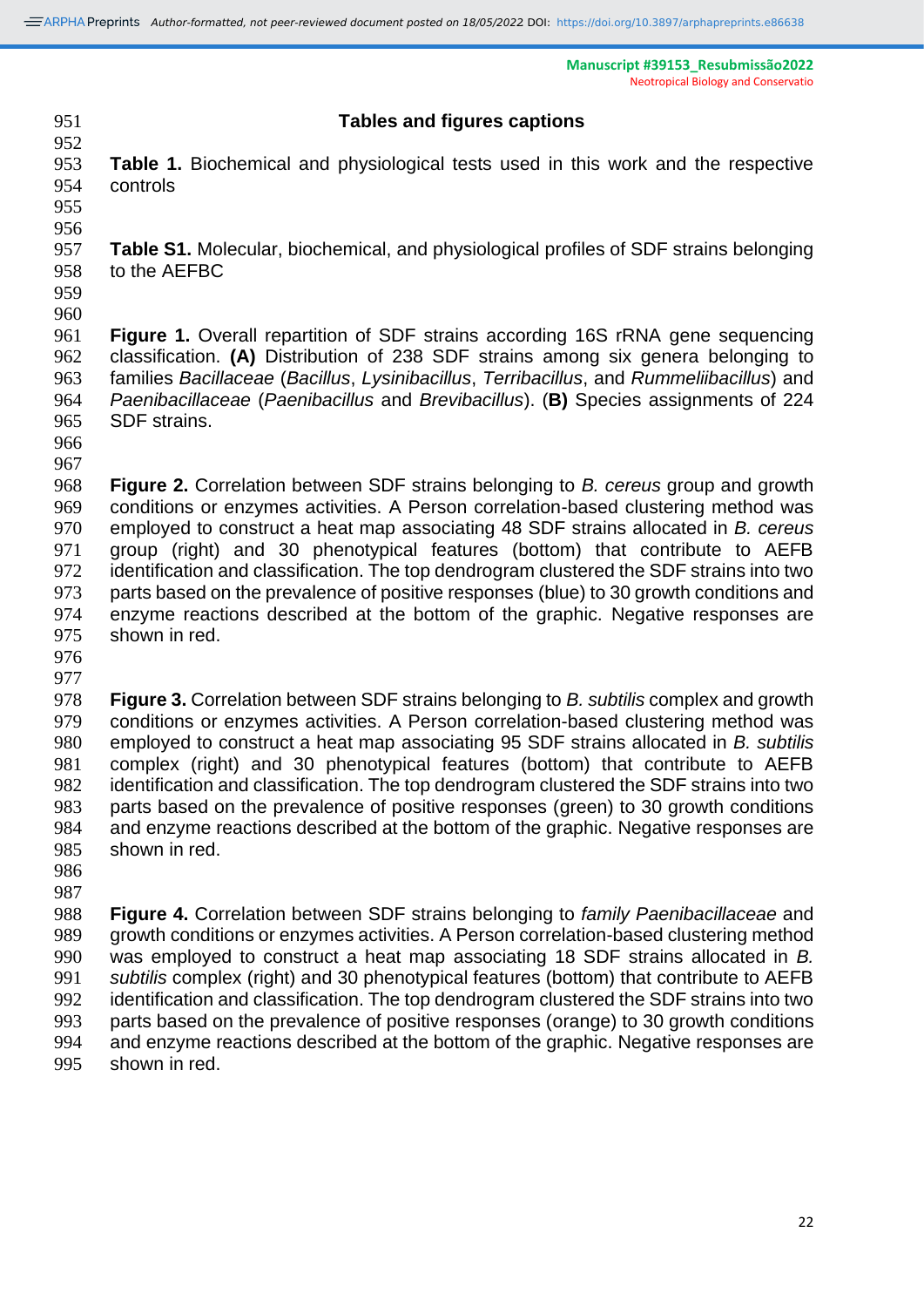|  |  |  |  | Table 1. Biochemical and physiological profiles analysed in this work and the respective controls |
|--|--|--|--|---------------------------------------------------------------------------------------------------|
|--|--|--|--|---------------------------------------------------------------------------------------------------|

| <b>Test</b>                    |                           | Control                                |                                        |  |
|--------------------------------|---------------------------|----------------------------------------|----------------------------------------|--|
|                                |                           | <b>Positive</b>                        | <b>Negative</b>                        |  |
|                                | Citrate utilization       | Bacillus cereus CCGB406                | Paenibacillus macerans CCGB126         |  |
|                                | Propionate utilization    | <b>Bacillus licheniformis CCGB407</b>  | Bacillus subtilis CCGB1249             |  |
|                                | 7% NaCl                   | Bacillus amyloliquefaciens CCGB452     | Paenibacillus macerans CCGB126         |  |
|                                | 10% NaCl                  | Bacillus amyloliquefaciens CCGB452     | Paenibacillus macerans CCGB126         |  |
|                                | 0.001% lysozyme           | Bacillus cereus CCGB406                | Bacillus pumilus CCGB124               |  |
| <b>Growth condition</b>        | 45 °C                     | Geobacillus stearothermophilus CCGB412 | $ND^*$                                 |  |
|                                | 65 °C                     | Geobacillus stearothermophilus CCGB412 | Bacillus thuringiensis CCGB1163        |  |
|                                | pH 5.7                    | Bacillus cereus CCGB406                | Paenibacillus alvei CCGB414            |  |
|                                | Anaerobiosis              | Bacillus cereus CCG406                 | Bacillus megaterium CCGB408            |  |
|                                | Catalase                  | Bacillus cereus CCGB406                | $ND^*$                                 |  |
|                                | Oxidase                   | Lysinibacillus sphaericus CCGB745      | Bacillus cereus CCGB406                |  |
| Enzyme                         | Hemolysin                 | Bacillus thuringiensis CCGB1163        | Lysinibacillus sphaericus CCGB745      |  |
|                                | Nitrate reductatase       | Bacillus cereus CCGB406                | Bacillus megaterium CCGB408            |  |
|                                | Casein                    | Bacillus megaterium CCGB408            | Paenibacillus macerans CCGB126         |  |
|                                | Gelatin                   | Bacillus cereus CCGB406                | Geobacillus stearothermophilus CCGB412 |  |
| <b>Hydrolysis</b>              | Esculin                   | Bacillus subtilis CCGB1249             | Lysinibacillus fusiformis CCGB743      |  |
|                                | Starch                    | Bacillus cereus CCGB406                | Lysinibacillus sphaericus CCGB745      |  |
|                                | Phenylalanine degradation | Bacillus megaterium CCGB408            | Bacillus cereus CCGB406                |  |
|                                | Tyrosine degradation      | Bacillus cereus CCGB406                | L. sphaericus CCGB745                  |  |
| Amino acid decomposition       | Arginine dihydrolase      | Bacillus licheniformis CCGB407         | Bacillus megaterium CCGB408            |  |
|                                | Lysine decarboxylase      | Bacillus thuringiensis CCGB1163        | Bacillus megaterium CCGB408            |  |
|                                | Ornithine decarboxylase   | Bacillus thuringiensis CCGB1163        | Bacillus megaterium CCGB408            |  |
| Indole production              |                           | Paenibacillus alvei CCGB414            | Bacillus cereus CCGB406                |  |
|                                | D-Glucose                 | Bacillus megaterium CCGB408            | Lysinibacillus fusiformis CCGB743      |  |
|                                | L-Arabinose               | Bacillus megaterium CCGB408            | Brevibacillus brevis CCGB052           |  |
| <b>Production of acid from</b> | Lactose                   | Bacillus megaterium CCGB408            | Lysinibacillus fusiformis CCGB743      |  |
|                                | Mannitol                  | Bacillus megaterium CCGB408            | Lysinibacillus fusiformis CCGB743      |  |
|                                | Sucrose                   | Bacillus amyloliquefaciens CCGB452     | Lysinibacillus sphaericus CCGB745      |  |
|                                | D-Xylose                  | Bacillus megaterium CCGB408            | Brevibacillus brevis CCGB052           |  |
| Voges-Proskauer test           |                           | Bacillus cereus CCGB406                | Bacillus megaterium CCGB408            |  |

\*not determined**. CCGB**: *Coleção de Culturas do Gênero Bacillus e Gêneros Correlatos*. CCGB is an integrant of the World Federation for Culture Collec6ons WFCC (#574).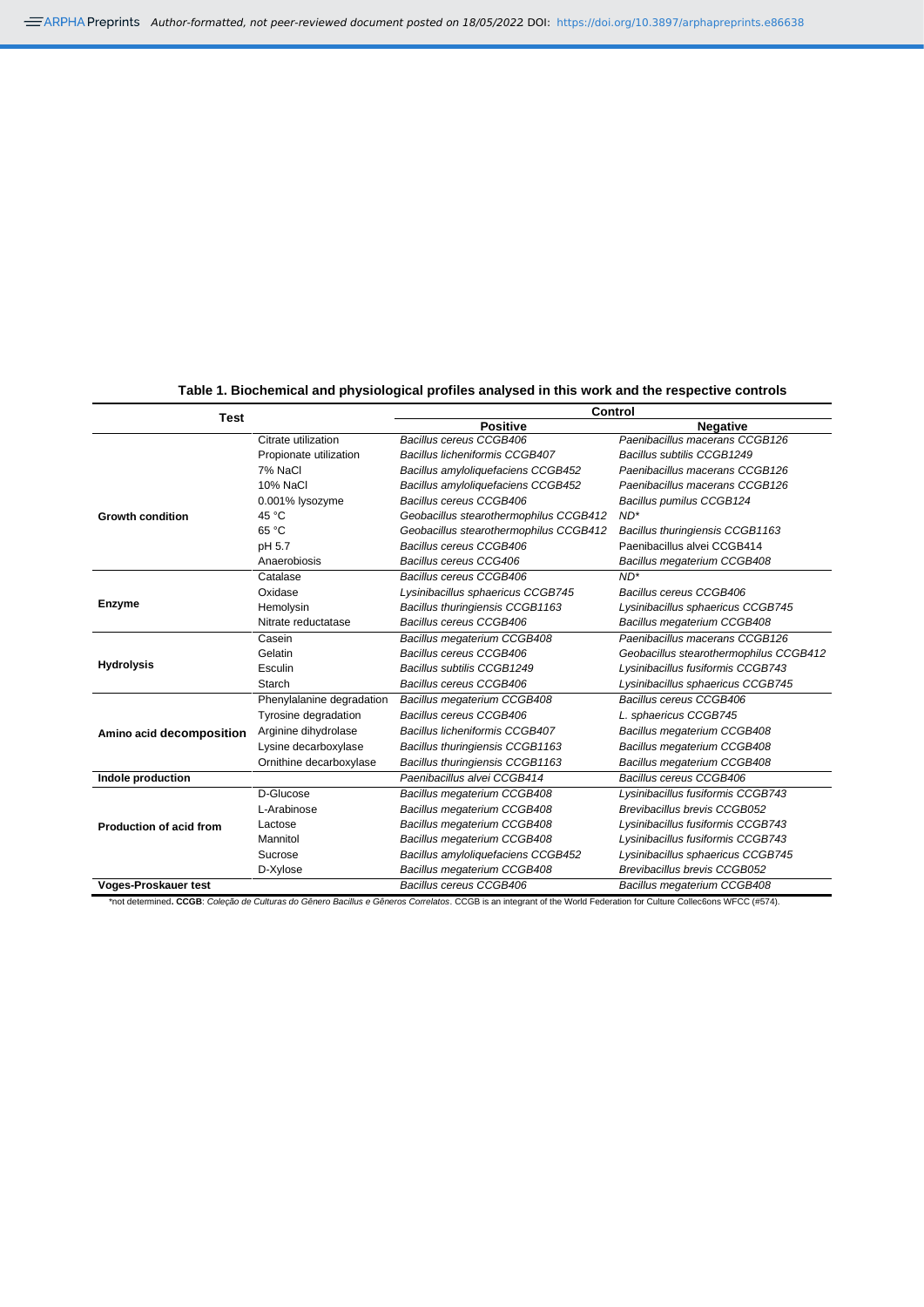







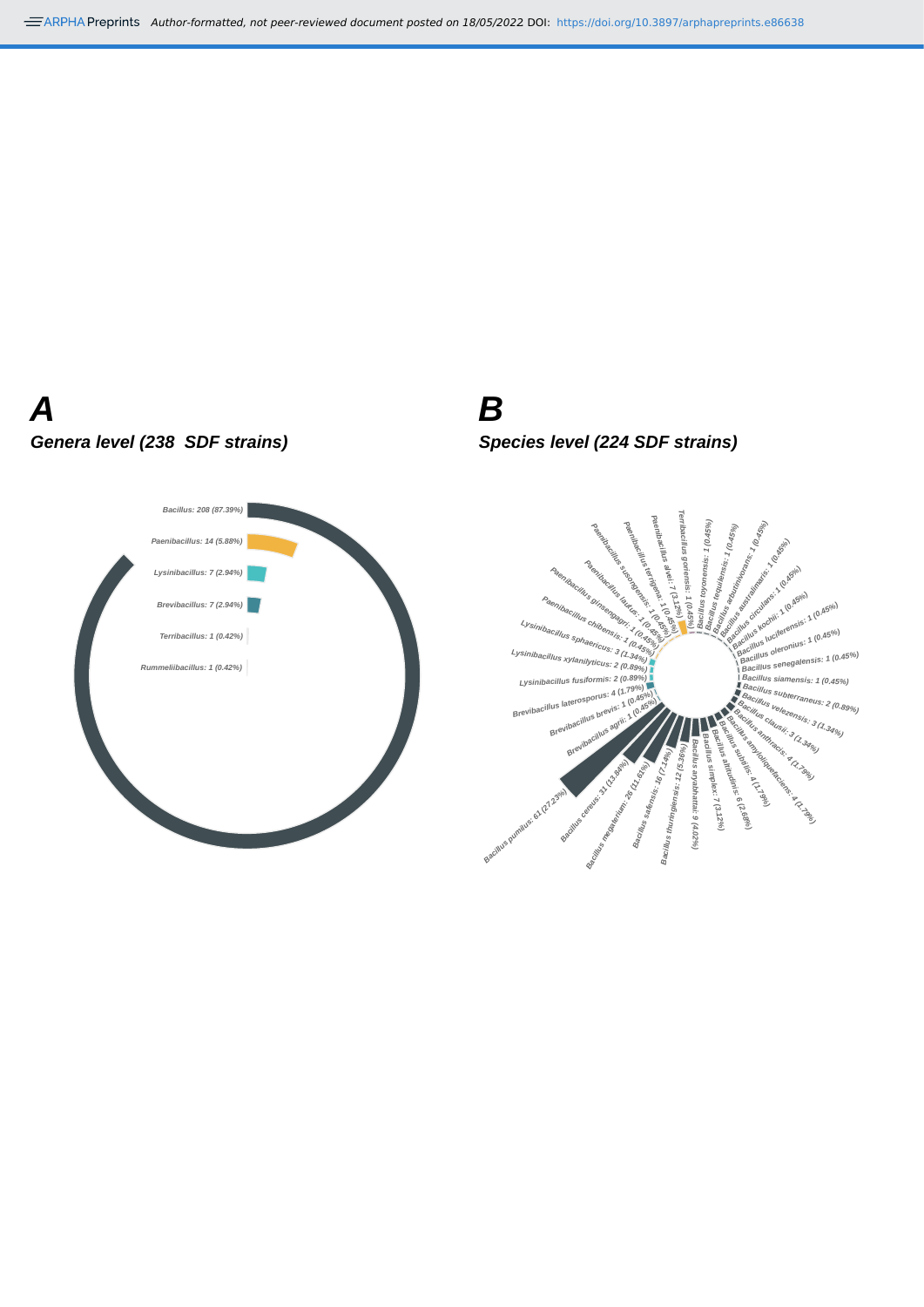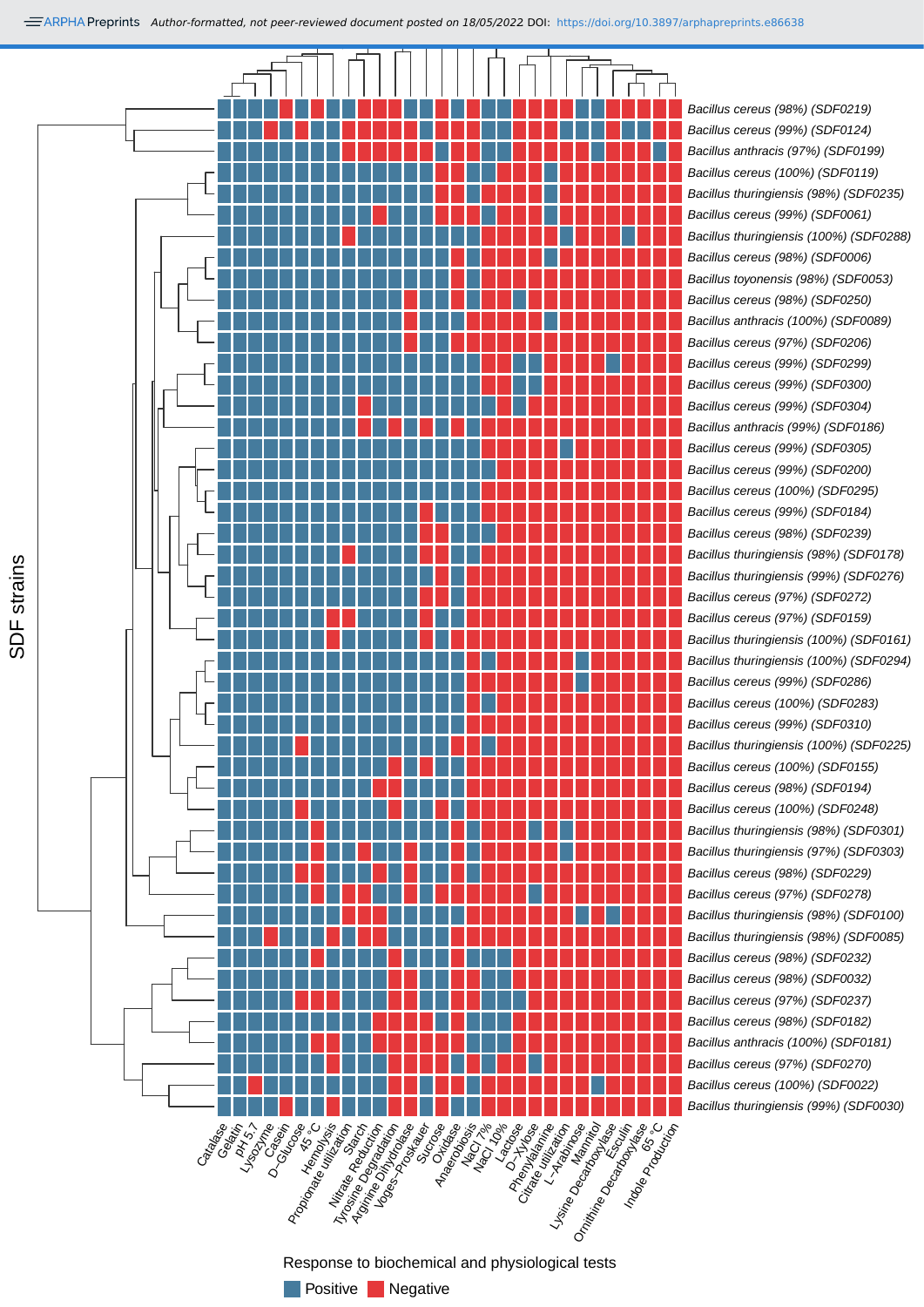